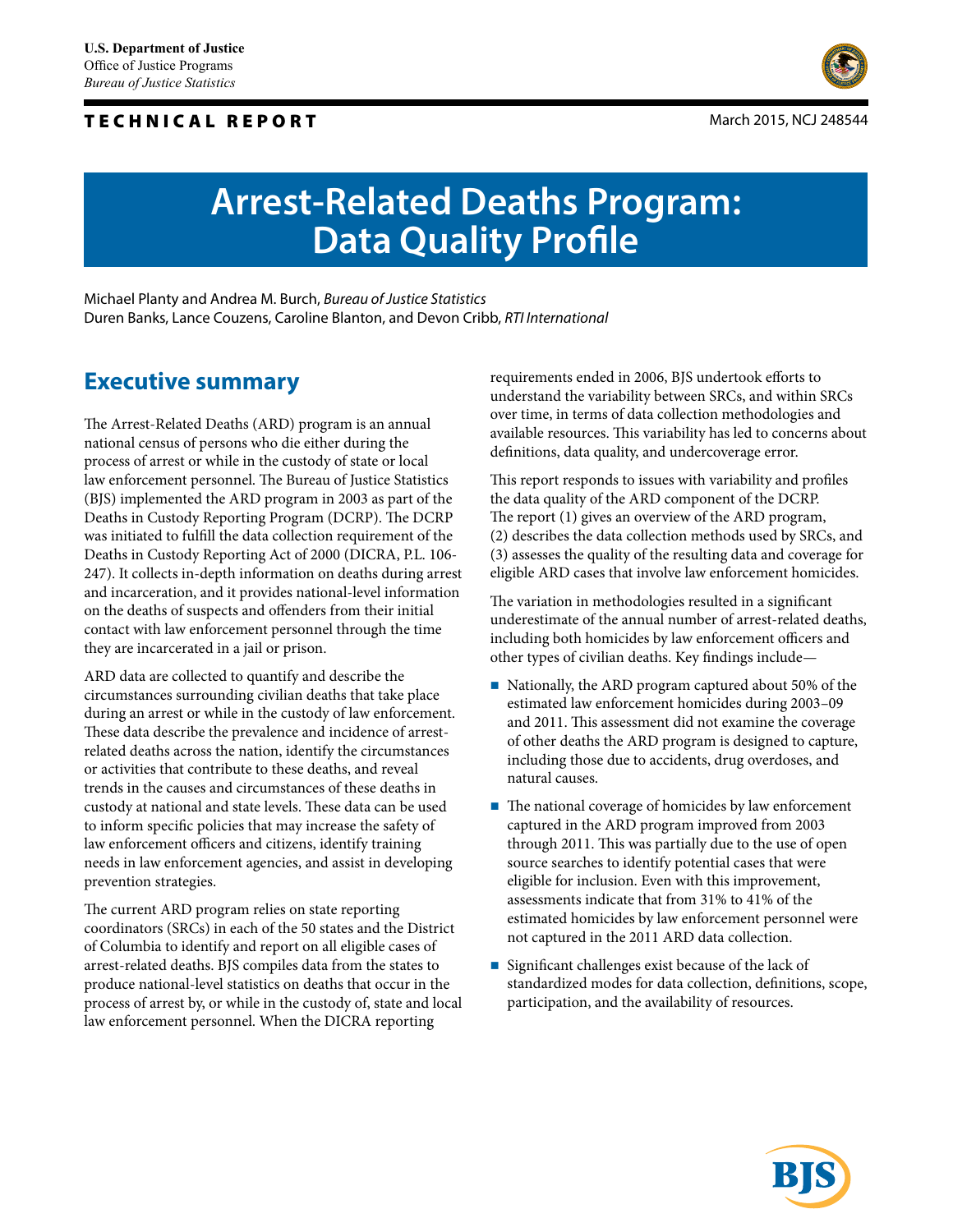## **1. Program overview**

## **HIGHLIGHTS**

- The Arrest-Related Deaths (ARD) program collects information on deaths occurring in the process of arrest.
- An arrest-related death is defined as any death (e.g., gunshot wound, cardiac arrest, or drowning) that occurs during an interaction with state or local law enforcement personnel, including those that occur—
	- during an attempted arrest or in the process of arrest
	- while the person is in law enforcement custody (before transfer to jail)
	- shortly after the person's freedom to leave is restricted.
- $\blacksquare$  Exclusions include-
	- deaths of bystanders, hostages, and law enforcement personnel
	- deaths occurring during an interaction with federal law enforcement agents
	- deaths of wanted criminal suspects before police contact
	- deaths by vehicular pursuits without any direct police action.

## **1.1 Program purpose and justification**

The Deaths in Custody Reporting Act of 2000 (DICRA; P.L. 106-297), signed into law on October 13, 2000, required that states applying for Violent Offender Incarceration/Truth-in-Sentencing (VOI/TIS) grants follow the U.S. Department of Justice guidelines for a quarterly data collection of inmate deaths from all state prisons (public and private), local jails, juvenile detention facilities, and police lockups, as well as deaths occurring in transit and in the process of arrest. Under DICRA, state applicants for VOI/TIS grants were required to provide assurance of

"…reporting, on a quarterly basis, information regarding the death of any person who is in the process of arrest, is en route to be incarcerated, or is incarcerated at a municipal or county jail, State prison, or other local or State correctional facility (including any juvenile facility) that, at minimum, includes—

- the name, sex, race, ethnicity, and age of the deceased
- $\blacksquare$  the date, time, and location of death
- a brief description of the circumstances surrounding the death."

The Bureau of Justice Statistics (BJS) implemented the data collection requirement under DICRA legislation. In compliance with the specifications outlined in P.L. 106-297, BJS began quarterly data collections to cover all inmate deaths in local jails (2000), state prisons (2001), and juvenile correctional facilities (2002). In 2003, BJS expanded the Deaths in Custody Reporting Program (DCRP) to include deaths that occur in the process of arrest by state and local law enforcement agencies.

The DCRP provides data that describe the prevalence and incidence of deaths that occurred while the decedent was in the custody of law enforcement personnel, local jails, or state prisons. These data collections provide policymakers, public health officials, law enforcement officials, and correctional administrators with a comprehensive system for monitoring deaths within three major components of the criminal justice system: the police, local jails, and corrections. The DCRP collections are the only source of this type of information at national, state, and local levels.

Prior to the DCRP, prison mortality data were collected at the national level on a limited number of deaths (i.e., homicide, suicide, natural causes) and at levels of aggregation that precluded analysis of subpopulations. Jail mortality data were collected at infrequent intervals through BJS's *Census of Jails* series; however, like prison mortality data, these data were limited to broad categories of causes and provided limited information on the demographic characteristics of decedents. Deaths in juvenile correctional facilities were collected periodically by the Office of Juvenile Justice and Delinquency Prevention (https://www.ncjrs.gov/pdffiles1/ojjdp/228128.pdf). No national collection of arrest-related deaths, as described by the DICRA legislation, had ever been completed.<sup>1</sup> Arrestrelated mortality data were restricted to small local studies, mostly at the agency level, and focused predominantly on officer-involved homicides (Klinger, 2012; Loftin, Wiersema, McDowall, & Dobrin, 2003).

With information collected through the DCRP, BJS can track changes in the mortality rates of persons who have contact with the police or are in custody in jail or prison. The DCRP data have improved our understanding of civilian deaths while in the criminal justice system. For example, through the DCRP, BJS has shown that almost 40% of deaths that occur in the process of arrest arise from causes other than officer-involved homicides of suspects (Mumola, 2007; Burch, 2011); that in any given year, about 80% of the roughly 3,000 jails in the United States have no deaths and, among those jails reporting deaths, the modal count is one death; that the leading cause of death in prisons is cancer, followed by heart disease; and that most inmates who died in custody had medical conditions that predated their arrival to prison or jail, as opposed to

1Two national-level programs, the Uniform Crime Reports– Supplementary Homicide Reports (SHR) and National Vital Statistics System (NVSS), collect information on homicides by law enforcement, but neither the SHR nor the NVSS captures the full scope of deaths specified by the DICRA legislation. The SHR data are limited to justifiable homicides by law enforcement. The NVSS data identify deaths attributed to legal intervention. Deaths that do not directly result from law enforcement action but still occur during the process of arrest (e.g., vehicular deaths resulting from pursuits, suspects dying from medical conditions, and suicides during standoff situations) are not identified in the NVSS as legal intervention deaths.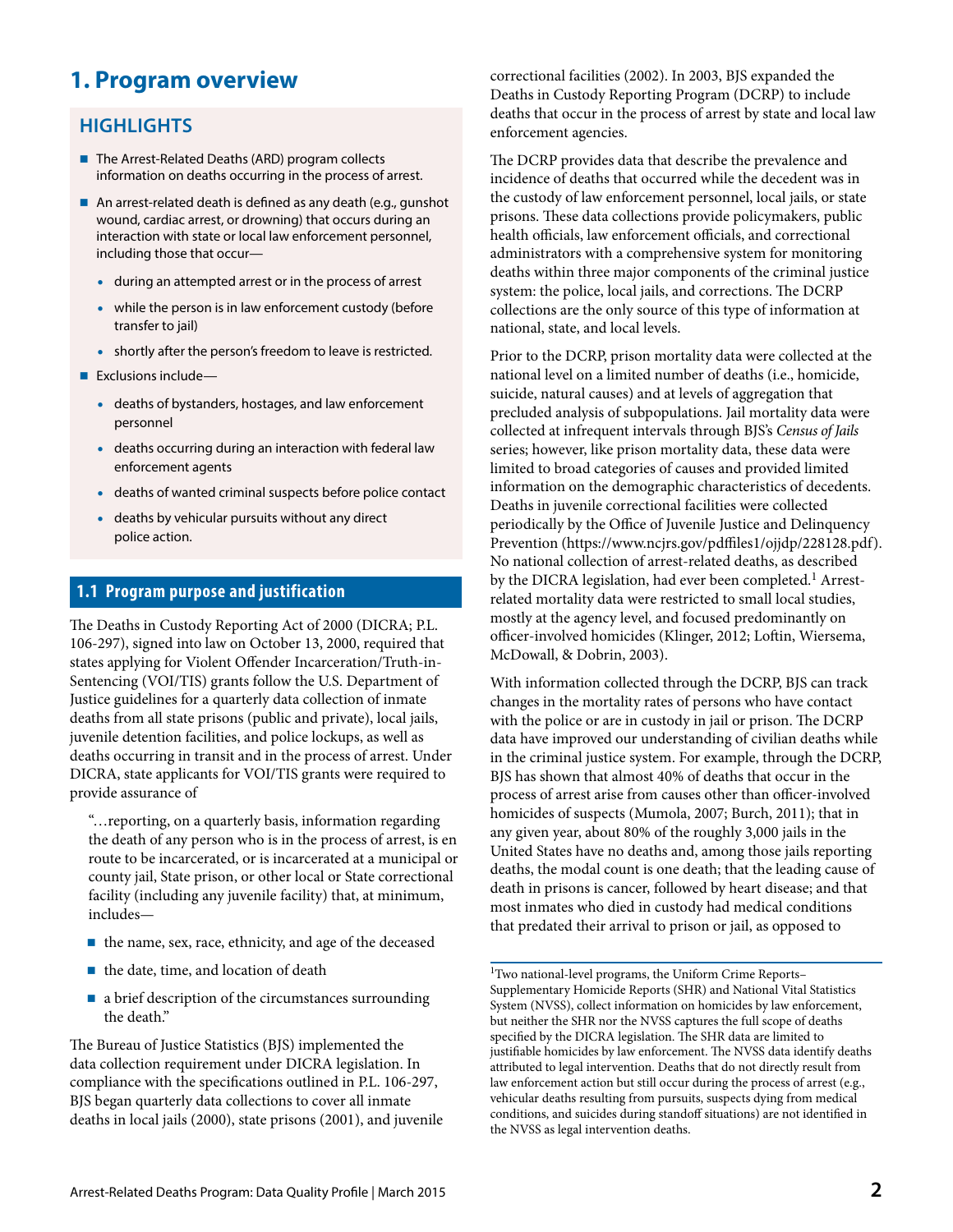contracting a fatal disease while in custody (Noonan & Ginder, 2013). Since its initiation in 2003, the ARD program has released two reports on the number and characteristics of arrest-related deaths (Burch, 2011; Mumola, 2007).

In 2006, the DICRA reporting requirements expired. BJS continued to collect, analyze, and report on deaths in custody. In December 2014, the Death in Custody Reporting Act of 2013 was signed into law (P.L. 113-242, see https://www. congress.gov/bill/113th-congress/house-bill/1447/text).

### **1.2 Definitions**

The DICRA legislation required states to submit quarterly data on deaths that occur in the process of arrest. BJS designed the ARD program's scope to include homicides, suicides, accidental deaths, and deaths attributed to intoxication and medical conditions that occur during a civilian interaction with state or local law enforcement.

BJS operationalized the DICRA term "arrest-related" to describe the range of circumstances pertaining to an arrest, including those that occur from the process of apprehension to detention. BJS defined a death as arrest related when the event causing the death (e.g., gunshot wound, cardiac arrest, or drowning) occurs during an interaction with state or local law enforcement personnel.<sup>2</sup> These events can be grouped into three categories: deaths that occur (1) while a person is detained or restricted and shortly after the person's freedom to leave is restricted, (2) during an attempted arrest or in the process of arrest, or (3) while the person is in custody (before transfer to jail). Exclusions to this definition are described in section 1.3.

**Shortly after freedom to leave is restricted—**All deaths that occur shortly after a person's freedom to leave is restricted by state or local law enforcement personnel should be reported to the ARD program if the circumstances causing the death occur during the interaction with law enforcement. For example, if a detained individual sustained an injury during an interaction with law enforcement personnel and died later as a result of those injuries, the death should be reported to the program.

Although the majority of deaths reported to the ARD program involve criminal suspects, individuals not considered subjects of arrest can be detained by law enforcement personnel, such as during a stop-and-frisk search or during a vehicle stop. In addition, individuals may be in the custody of law enforcement for medical or mental health assistance. Deaths of noncriminal persons that occur in the custody of state or local law enforcement personnel should be reported to the ARD

program when the deaths are attributed to events that occur while the person is engaged with law enforcement.

The most common types of noncriminal deaths reportable to the ARD program occur during law enforcement's response to service calls for assistance or transport. Often, these service calls are civilian requests for mental health or medical assistance. These incidents may involve individuals who are suicidal or displaying erratic behavior or may occur during transport to a mental health facility or hospital. Law enforcement may have engaged with the decedent to facilitate care during an emergency, assist with involuntary commitment to a medical facility, or support emergency medical technicians while transporting an individual for continued care.

#### **During an attempted arrest or in the process of arrest**—

Arrest-related deaths include all deaths that occur during an interaction with law enforcement personnel in the process of arrest or attempted arrest, regardless of whether physical custody was established before the death. Deaths occurring before arrest include those that are attributed to events that transpired either during apprehension or while the decedent was detained for questioning or investigation.

Deaths that occur while law enforcement personnel attempt to apprehend or arrest an individual (e.g., those that occur during foot or vehicle pursuits of criminal suspects and during standoffs or barricade situations) are reportable. Common examples of deaths that occur during apprehension include officer-involved shootings; deaths related to the use of force or law enforcement compliance weapons $3$  or tactics; vehicle accidents and collisions caused by either the decedent, intervening law enforcement personnel, or unrelated civilians; other types of fatal accidental injuries sustained while attempting to elude law enforcement personnel, such as falls from heights and drowning; and suicides committed during standoffs and barricade situations.

Deaths that occur during interviews and interrogations, or while a criminal suspect is detained for questioning or investigation, are also within the scope of the ARD program and should be reported. These arrest-related deaths may take place at a law enforcement facility or in the field. Examples of these types of deaths include those attributed to alcohol and drug intoxications, sudden medical conditions (e.g., cardiac arrest, asthma, stroke, or seizure), choking on ingested objects or other forms of asphyxiation, and suicides.

In addition to deaths that occur before a physical arrest, deaths that occur while law enforcement attempts to establish physical custody of a suspect are also reportable to the ARD program. All deaths that are attributed to weapon use by state or local law enforcement personnel are considered arrest related and are reported. Common examples of deaths attributed to law enforcement's use of weapons include officer-involved shootings, complications related to the use of conducted

<sup>2</sup>BJS collaborated with state and local law enforcement agencies and law enforcement professional organizations, such as the International Association of Chiefs of Police (IACP) and the National Sheriffs' Association (NSA), to establish the specific criteria for determining which deaths to include within the ARD program's scope. These callibrations addressed topics regarding which deaths should be eligible for reporting, the number and type of sources of existing data available in each state, and expectations for how states should identify within-scope deaths.

<sup>&</sup>lt;sup>3</sup>Compliance or less-than-lethal weapons are designed to induce offender compliance while minimizing accidental, incidental, and correlative casualties associated with weapon use.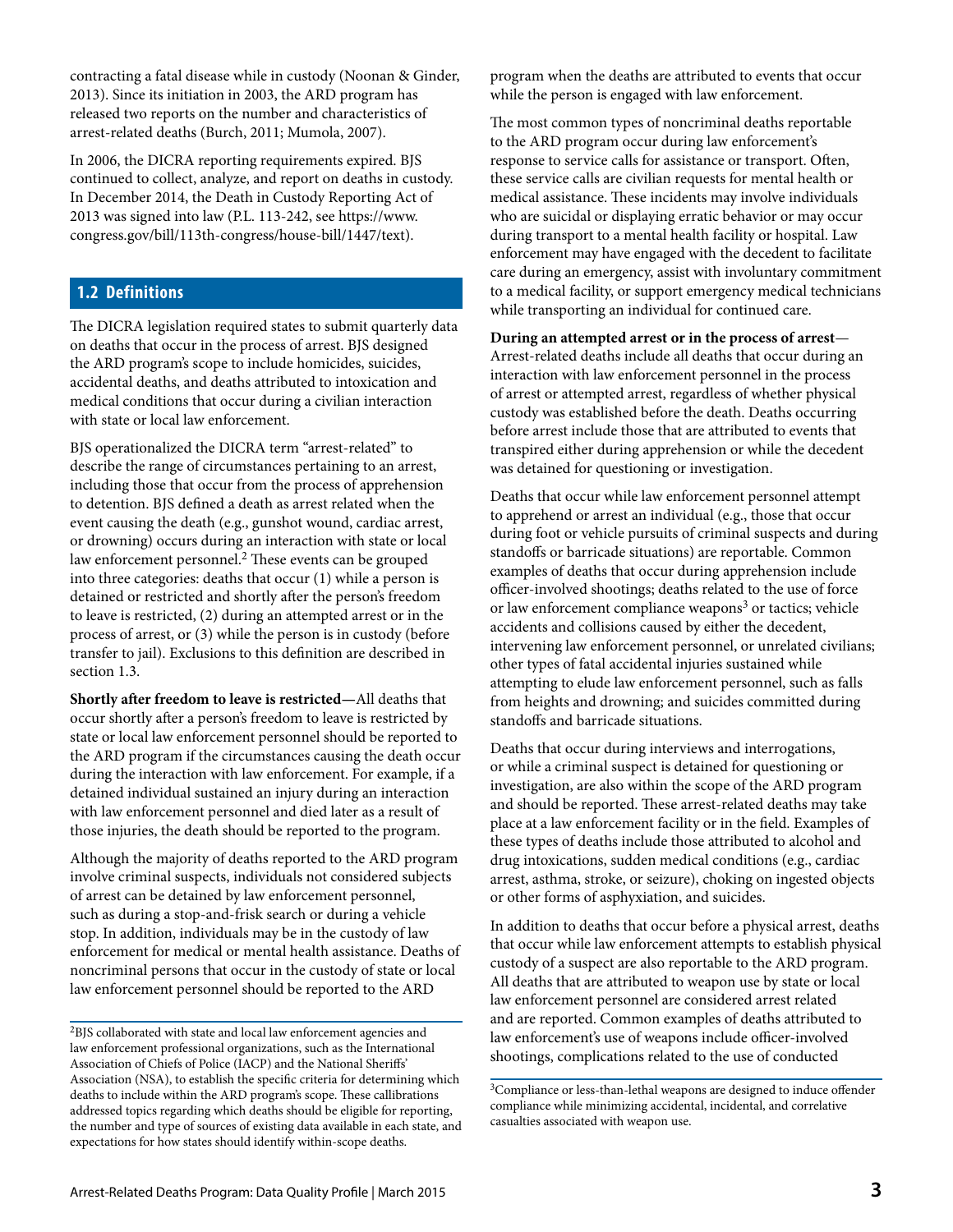energy devices (i.e., Tasers or stun guns), accidents caused by the use of spike strips or other tire deflation devices, fatal injuries due to the use of impact devices (e.g., batons and soft projectiles) and complications due to the use of chemical agents(e.g., pepper spray and tear gas).

All deaths caused by law enforcement's use of restraint tactics are also reported to the ARD program. Eligible deaths attributed to restraint or use of other tactics include fatal injuries caused by physical fighting or struggle with law enforcement personnel; deaths caused by positional asphyxia or restraint in prone position; fatal injuries due to physical restraint by law enforcement personnel, such as those attributed to the use of control holds or neck restraint; and deaths caused by complications due to body compression.

**While in custody (before transfer to jail)—**Deaths that occur after law enforcement personnel have established physical custody of an arrestee are reported to the ARD program if the deaths occur while custody of the suspects resides with the arresting agency. These in-custody deaths can occur at the scene of the incident; during transport of a criminal suspect or transport of a person in need of medical or mental health assistance; or while a suspect is being held at a law enforcement facility, such as a booking center or lockup facility.

For the purposes of ARD, an in-custody death refers only to the deaths of criminal suspects under the control of state and local police officers and sheriffs' deputies during booking, but before arraignment or transfer to a jail or prison. Once an arrestee is arraigned or custody of the individual is transferred to a long-term correction facility, the death is no longer within the scope of the ARD program. The deaths of incarcerated inmates are recorded in either the jails or prisons component of the DCRP.

Common examples of deaths that occur during transport or confinement include those attributed to complications related to the use of weapons (e.g., a firearm or conducted energy device) during the arrest incident; injuries caused by the use of restraint or impact devices, as well as those resulting from physical altercation; fatal intoxications attributed to the overuse of alcohol and drugs; medical conditions; and suicides.

## **1.3 Exclusions**

Not all deaths that occur during an interaction with state and local law enforcement personnel should be reported to the ARD program. Four general situations are typically excluded: (1) deaths of bystanders, hostages, and law enforcement personnel; (2) deaths of persons in the custody of federal law enforcement agents; (3) deaths of wanted criminal suspects before police contact; and (4) deaths by vehicular pursuits without any direct police action.

#### **Deaths of bystanders, hostages, and law enforcement**

**personnel—**The deaths of innocent bystanders, hostages, and law enforcement personnel are excluded. Including persons killed in the course of law enforcement activities against whom no charges were intended was considered outside the scope of the ARD program.

Data on law enforcement personnel killed during interactions with civilians are outside the scope and are captured by the FBI in the Law Enforcement Officers Killed and Assaulted (LEOKA) collection.

**Deaths by federal law enforcement—**Deaths that occurred while the decedent was in the custody of federal law enforcement agencies (e.g., the FBI, Drug Enforcement Administration, or U.S. Marshals Service) are outside the scope of the ARD program as defined in the original DICRA, which did not apply to federal law enforcement agencies or the Federal Bureau of Prisons. Fatal incidents involving federal law enforcement personnel are reportable to ARD only if the interaction causing death also included state or local law enforcement personnel.<sup>4</sup>

#### **Deaths of wanted criminal suspects before police contact—**

The death of a criminal suspect wanted by law enforcement personnel are not reported to the program if the death occurred before the decedent came into contact with law enforcement. The death of a person with an active arrest warrant are not reported to the ARD collection unless law enforcement personnel were present when the event causing the death occurred. If law enforcement personnel were actively attempting to apprehend a wanted suspect at the time the event causing the death occurred, the death is within the scope of the collection.

#### **Deaths by vehicular pursuits without any direct police action—**Although some vehicular deaths can be reported to the ARD program, those in which law enforcement did not take direct action against the subject or his or her vehicle should be excluded from the data collection. Cases in which a vehicular pursuit of an arrest subject involved direct action taken by law enforcement personnel against the subject, such as shooting at the subject's vehicle, ramming it, or otherwise

forcing the vehicle to stop or leave the road (e.g., roadblocks or spike strips), are within the scope of the collection. Deaths resulting from vehicular pursuits—regardless of speed—are not reportable to the ARD program if the pursuit did not involve any direct law enforcement action taken against the subject and instead merely entailed following the subject.

4Current Death in Custody Reporting Act of 2013 (P.L. 113-242) includes federal law enforcement within scope.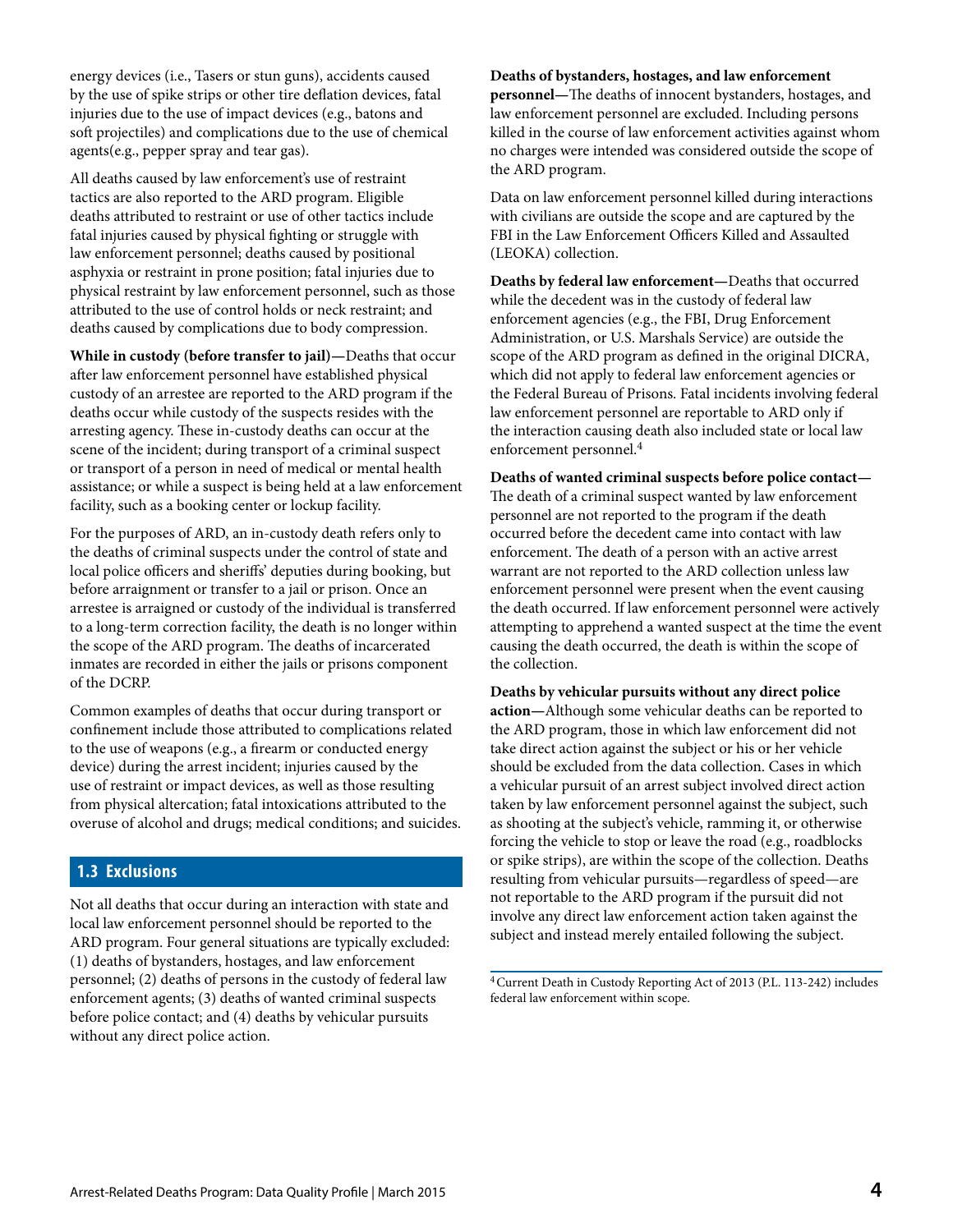## **2. Methodology**

## **HIGHLIGHTS**

- Centralized state reporting coordinators (SRCs) operate the state-level ARD data collection.
- The ARD program has three main tasks:
	- identify arrest-related deaths
	- acquire information about arrest-related deaths
	- submit the CJ-11 form, Quarterly Summary of Arrest-Related Deaths (or summary of incidents) and the CJ-11A form, Arrest-Related Death Report (or incident report).
- SRCs use one or more of the following sources to identify eligible ARD cases:
	- law enforcement
	- medical examiner or coroner
	- prosecutor's office
	- Uniform Crime Reports (UCRs)
	- National Violent Deaths Reporting System (NVDRS)
	- open-source media search.

To implement the ARD collection, BJS developed a program methodology that relied on establishing centralized SRCs and using them to operate state-level ARD data collections (see appendix B for a description of how the current ARD program methodology was developed).5

Since 2003, SRCs have been responsible for identifying all ARD reportable deaths in their states and for obtaining information about these deaths. BJS provided guidance in how to collect ARD data but did not require SRCs to use a specified, standard methodology. BJS recommends that states use one or more of the following procedures to identify arrest-related deaths: implementing legislation; contacting state medical examiner and county coroner officers; involving state and local prosecutors' offices; contacting the state police; expanding the role of the state UCR reporters; or conducting open-source searches.

Once a reportable death is identified, SRCs are directed to work with the law enforcement agency involved with the death to obtain the required data elements about the incident. When the SRC is unable to obtain full reporting from the law enforcement agency involved in the death, the SRC is asked to compile details of the event from official source documents and to complete a CJ-11A Incident Report (appendix A). As a result, SRCs have developed strategies for identifying and collecting data that vary by the resources available to them. Consequently, the current ARD program design reflects many state-specific methodologies that are integrated into a single, national-level program.

## **2.1 Data providers**

Information about data providers participating in the ARD program is available for calendar years 2003–11.6 During 2011, 47 reporting offices submitted ARD data **(table 2-1).** Most States have maintained participating SRCs over time, with 36 states submitting ARD data every year of data collection since 2003 (states are not shown in table 2-1). Although a state may not have participated in the ARD program in a given year, arrest-related deaths may have been identified and reported by BJS staff in these states.

During 2011, a state criminal justice agency was the most common data reporting contact (16 states), followed by a department of public safety or other state law enforcement agency (14 states) **(table 2-2)**. In three states, the department of corrections took a lead role in compiling ARD records.

Participation in the ARD program is voluntary without direct payment or compensation. Only SRCs employed by state justice statistics analysis centers (SACs) have received federal funds to support ARD-related work. SACs are units or agencies at the state government level that use information from all components of the criminal justice system to analyze statewide policy issues (see www.jrsa.org). SACs are maintained in various entities, such as state planning or coordinating agencies, governors' offices, criminal justice agencies, and universities.

For 32 states in 2011 (68%), the SRC office reporting ARD data also served as the SAC.

## **2.2 Data collection process**

The ARD program data collection process includes three main tasks:

- (1) identify arrest-related deaths
- (2) acquire information about arrest-related deaths

(3) submit CJ-11summary of incidents and CJ-11A incident reports.

SRCs are responsible for identifying all arrest-related deaths within their states. Arrest-related deaths may be identified directly by the SRC or indirectly through assistance from another entity involved with the death (e.g., law enforcement agency) or death investigation (e.g., medical examiner's or coroner's office, prosecutor's office). SRCs use a variety of

<sup>5</sup>When the DICRA legislation was enacted, only California and Texas had statutes requiring that information on arrest-related deaths be collected and reported at the state level. For the remaining 48 states and the District of Columbia, the ARD program was the first attempt to collect statewide counts of all deaths that occur in the process of arrest. In developing the program, BJS contacted multiple offices in each state to determine an appropriate reporting agent and data provider.

<sup>6</sup>Although ARD data were accepted after 2011, program staff did not actively collect data for calendar years 2012 or 2013.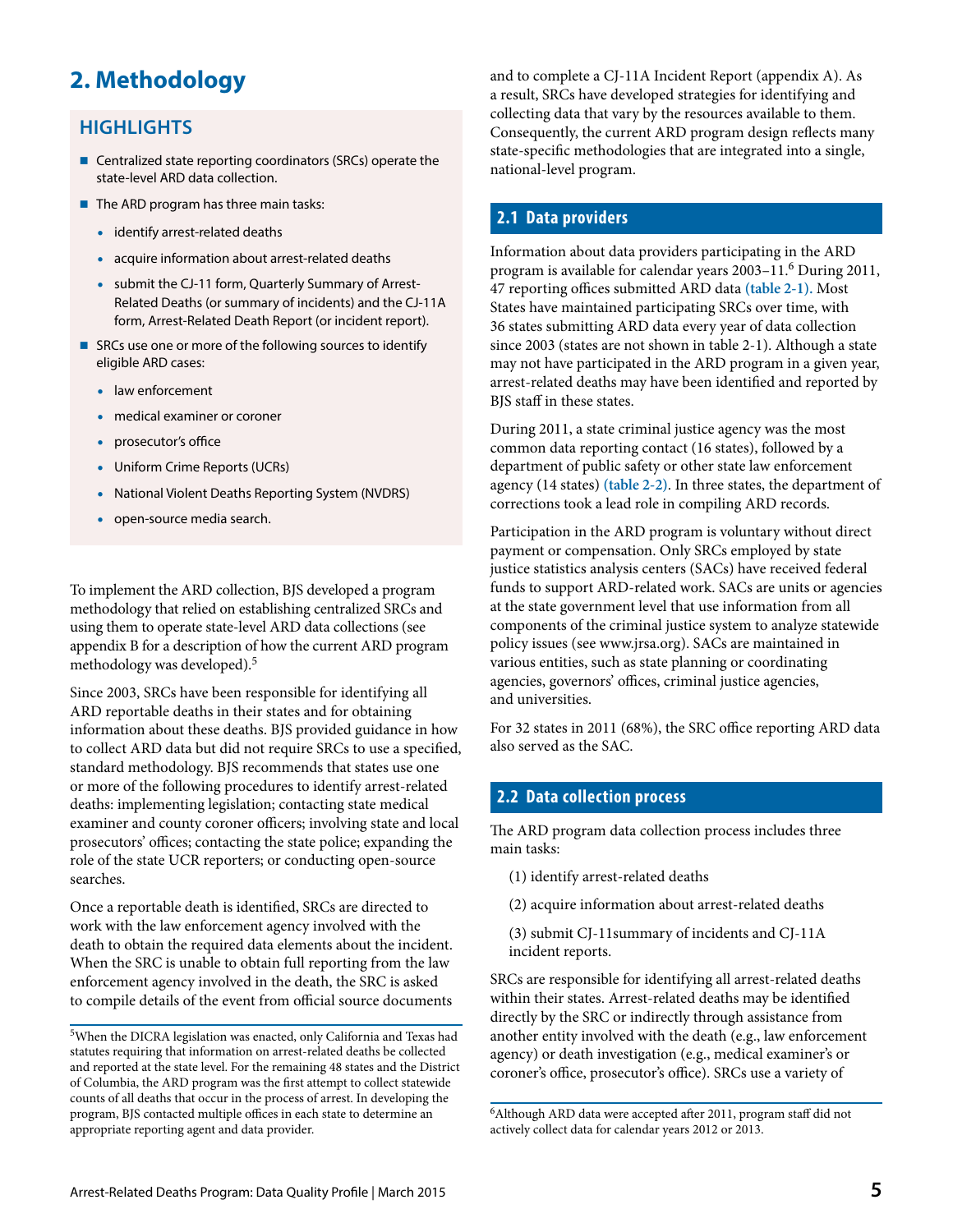#### **TABLE 2-1**

#### **States or jurisdictions that did not report to the Arrest-Related Deaths Program, 2003–11**

| State or jurisdiction | 2003 | 2004 | 2005 | 2006 | 2007 | 2008 | 2009 | 2010 | 2011 |
|-----------------------|------|------|------|------|------|------|------|------|------|
| Total reporting       | 44   | 46   | 46   | 44   | 47   | 43   | 42   | 47   | 47   |
| Arkansas              |      |      |      |      |      |      |      |      |      |
| District of Columbia  |      |      |      |      |      |      |      |      |      |
| Georgia               |      |      |      |      |      |      |      |      |      |
| Louisiana             |      |      |      |      |      |      |      |      |      |
| Maryland              |      |      |      |      |      |      |      |      |      |
| Mississippi           |      |      |      |      |      |      |      |      |      |
| Montana               |      |      |      |      |      |      |      |      |      |
| Nebraska              |      |      |      |      |      |      |      |      |      |
| Nevada                |      |      |      |      |      |      |      |      |      |
| New Mexico            |      |      |      |      |      |      |      |      |      |
| North Carolina        |      |      |      |      |      |      |      |      |      |
| Oklahoma              |      |      |      |      |      |      |      |      |      |
| Tennessee             |      |      |      |      |      |      |      |      |      |
| Wisconsin             |      |      |      |      |      |      |      |      |      |
| Wyoming               |      |      |      |      |      |      |      |      |      |

Note: States not listed reported to the ARD program in each year from 2003 through 2011.

#### Reported.

/ Not reported.

Source: Bureau of Justice Statistics, Arrest-Related Deaths Program, 2011.

#### **TABLE 2-2.**

#### **Number of state reporting coordinators, by state, Statistical Analysis Center (SAC) status, and type of reporting office, 2011**

|                                                                           |       | <b>Located in SACs</b> |                                                           |        | Not located in SACs |
|---------------------------------------------------------------------------|-------|------------------------|-----------------------------------------------------------|--------|---------------------|
| Type of reporting office                                                  | Total | Number                 | <b>State</b>                                              | Number | State               |
| Number of all reporting offices                                           | 47    | 32                     |                                                           | 15     |                     |
| State criminal justice agency                                             | 16    | 14                     | AL, AZ, CT, DE, IL, IA, KS, KY,<br>MT, NE, NY, RI, VA, WV |        | PA, VT              |
| Department of public safety/law enforcement                               | 14    | 9                      | CO, FL, MO, NJ, OH,<br>OK, SC, SD, TN                     |        | DC, HI, MI, MN, WA  |
| University                                                                |       | 4                      | AK, MS, NV, NM                                            | 0      |                     |
| Attorney general's office                                                 |       |                        | CA, NH                                                    |        | ND.TX               |
| Governor's office                                                         |       |                        | MD, MA, UT                                                |        |                     |
| State department of correction                                            |       |                        |                                                           |        | ID, IN, LA          |
| Office of the chief medical examiner                                      |       |                        |                                                           |        | ME, NC              |
| Office of public health                                                   |       |                        |                                                           |        | <b>OR</b>           |
| Note: Four states did not report data in 2011.                            |       |                        |                                                           |        |                     |
| Source: Bureau of Justice Statistics, Arrest-Related Deaths Program, 2011 |       |                        |                                                           |        |                     |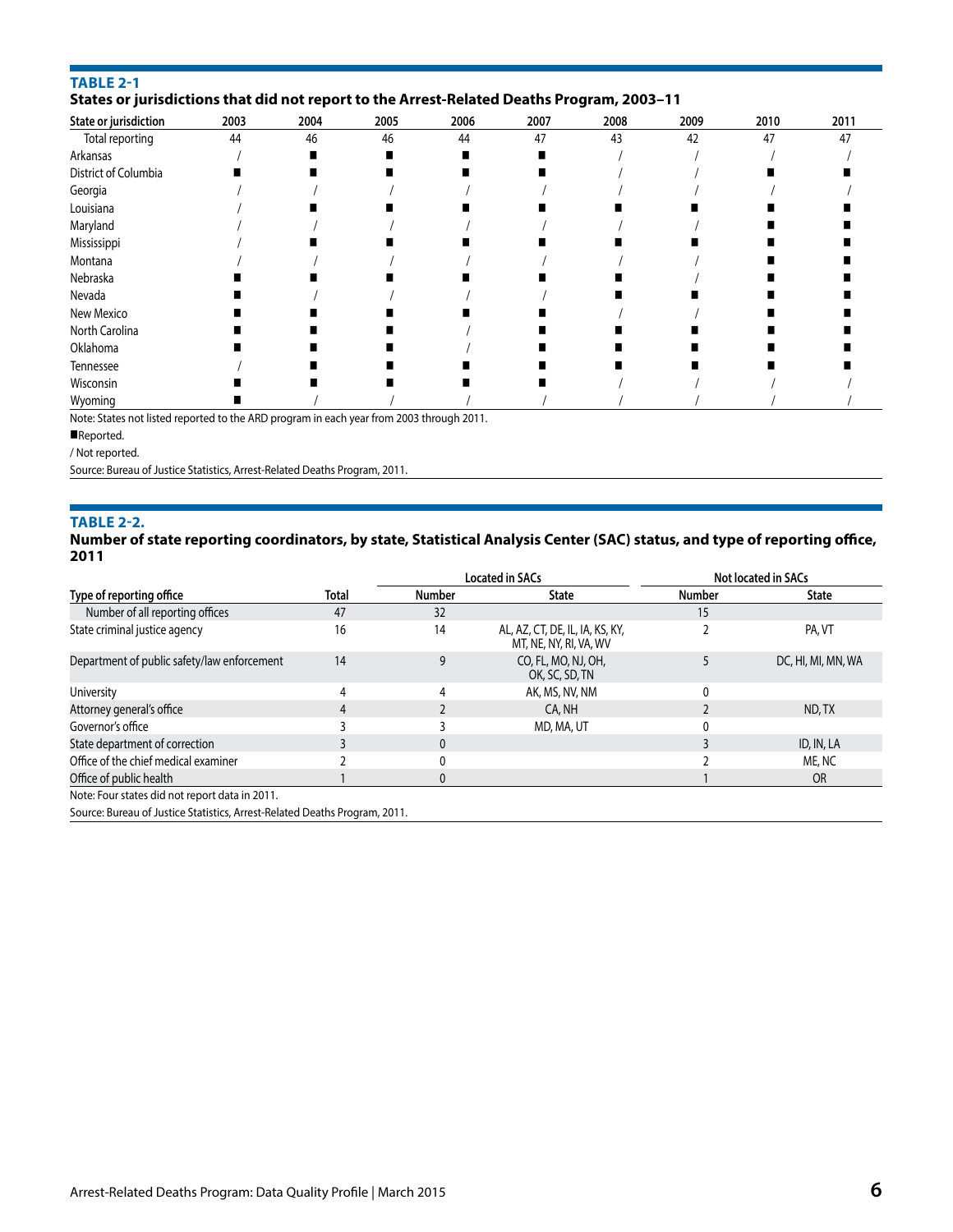techniques to identify deaths that are consistent with ARD program definitions. BJS encourages SRCs to take an active approach in identifying deaths, rather than relying solely on a system of voluntary reporting by law enforcement or nongovernmental entities. Active strategies are those in which the SRC proactively searches for arrest-related deaths, such as methods that include surveying law enforcement agencies, mining existing data collections, and conducting regular open-source searches, in addition to possibly receiving voluntary submissions from law enforcement agencies and medical offices.

SRCs are responsible for obtaining complete incident reports for each arrest-related death in the state and for transmitting instruments to ARD program staff for data entry, analysis, and dissemination at the national level. Although all three of these components are incorporated into the national program design, the processes by which data are collected vary by SRC.

#### **2.2.1 Active and passive approaches to case identification**

In 2011, most SRCs employed active strategies for identifying deaths. Of the 45 SRCs reporting information about their data collection procedures, 41 reported using a proactive strategy to identify arrest-related deaths. The most common active identification strategy involved conducting open-source searches for reportable deaths. In total, 32 SRCs reported conducting web-based searches as a means for identifying reportable deaths: 16 conducted solely open-source searches, and 16 conducted open-source searches in addition to another strategy **(table 2-3)**.

SRCs using passive methodologies rely on other agencies to identify arrest-related deaths. Passive strategies are those in which data are collected through voluntary submissions of completed CJ11A incident reports from other entities, such as law enforcement agencies and medical examiners' or coroners' offices. SRCs employing passive methodologies do not conduct independent searches for arrest-related deaths. SRCs in four states said that deaths were identified solely through voluntary reporting by law enforcement agencies.

#### **TABLE 2-3**

#### **Number of states or jurisdictions using active case identification strategies, by data source, 2011**

| Source                                                                            | <b>Number</b>  |
|-----------------------------------------------------------------------------------|----------------|
| All states or jurisdictions                                                       | 51             |
| Active case identification strategies                                             | 41             |
| Single-method identification                                                      | 24             |
| Open-source search                                                                | 16             |
| Law enforcement survey/referral                                                   | 3              |
| Medical examiner data request                                                     | 3              |
| Other <sup>a</sup>                                                                | $\mathfrak{p}$ |
| Multiple-method identification                                                    | 17             |
| Open source and law enforcement survey/referral                                   |                |
| Open source and database search <sup>b</sup>                                      | 5              |
| Open source and medical examiner data request                                     | 4              |
| Medical examiner and prosecutor survey                                            |                |
| Passive case identification strategies                                            | 4              |
| Unknown case identification strategies                                            | 2              |
| Nonparticipating states                                                           | 4              |
| alncludes sole use of the National Violent Deaths Reporting System (one state) or |                |

reports to the office of the attorney general (one state). bIncludes National Incident-Based Reporting System (NIBRS), National Violent Deaths Reporting System (NVDRS), and Uniform Crime Reports (UCR). Source: Bureau of Justice Statistics, Arrest-Related Deaths Program, 2011.

#### **2.2.2 Number and type of case identification strategies**

Of the 41 SRCs with known active case identification strategies, 17 mentioned using multiple strategies for identifying arrestrelated deaths, while 24 (59%) said that they used a single method for identifying cases. Among those 24 SRCs, opensource searches were the most common (16 SRCs), followed by direct reporting by law enforcement agencies (3), a query of medical examiners' or coroners' databases (3), a query of the NVDRS (1), and officer-involved death reports submitted to the office of the attorney general (1).

The use of open-source searches as a method of identifying arrest-related deaths was also common among SRCs using multiple case identification strategies. Among the SRCs implementing multiple strategies for identifying deaths, 16 in 17 used open-source searches combined with other methods, such as surveys of law enforcement (7 SRCs) and queries of medical examiners' or coroners' databases (4 SRCs), NVDRS (3 SRCs), and the National Incident-Based Reporting System (NIBRS) or UCR (2 SRCs). One other SRC searched medical examiners' databases and conducted statewide surveys of prosecutors' reports.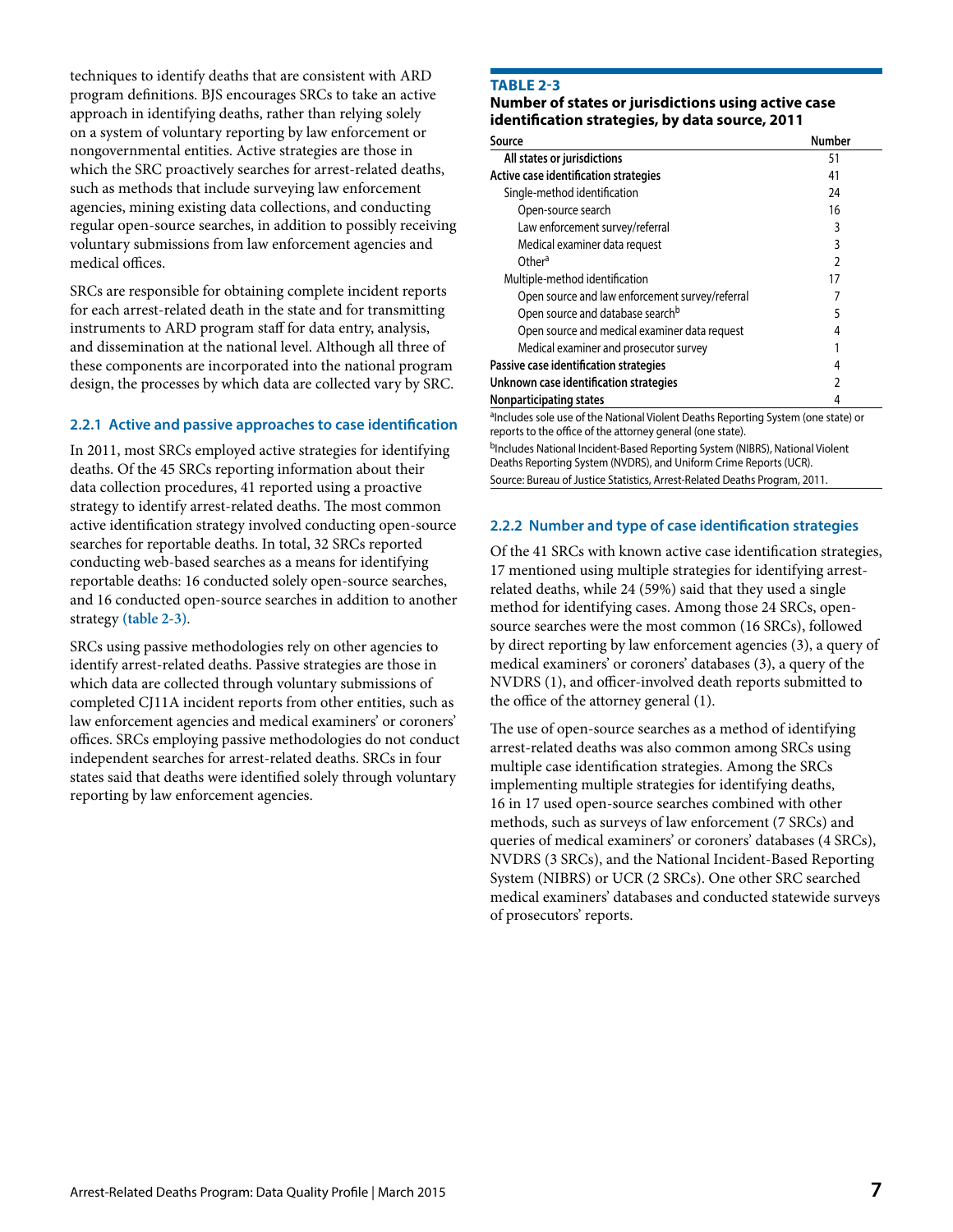#### **2.2.3 Primary identification methodology**

Of the 45 participating states with known case identification methodologies in 2011, 26 SRCs used the media and opensource searches as their primary manner of identifying arrest-related deaths **(table 2-4)**. 7 Eight SRCs identified deaths primarily through direct reporting by law enforcement agencies, five through medical examiners' or coroners' offices, three through the NVDRS programs, two through the state attorney general's or prosecutors' offices, and one through the UCR program.

Although SRCs used similar strategies for identifying deaths, differences were found in how methodologies are applied. SRCs reported using media accounts as their primary case identification methodology more frequently than any other method; however, this strategy varied the most across states. For example, many SRCs stated that their methodology was to watch the local television news, read the newspaper, or both. Although some arrest-related deaths will be identified by monitoring local news, this method is not likely to be sufficient for identifying the full universe of reportable deaths. One problem relates to whether local outlets are capable of covering

7SRCs using multiple strategies for identifying arrest-related deaths were able to indicate which method was their primary method for collecting data and which strategy served as a secondary method for collecting data.

#### **TABLE 2-4.**

#### **Primary case identification methodologies, 2011**

| Source                                                                                                                                | <b>Number</b> | Percent |
|---------------------------------------------------------------------------------------------------------------------------------------|---------------|---------|
| All participating states or jurisdictions                                                                                             | 45            | 100%    |
| Open-source media search                                                                                                              | 26            | 58      |
| Law enforcement agency report                                                                                                         | 8             | 18      |
| Medical examiner database                                                                                                             |               | 11      |
| National Violent Deaths Reporting System                                                                                              |               |         |
| State attorney general's or prosecutor's office                                                                                       |               | 4       |
| Uniform Crime Reports                                                                                                                 |               |         |
| Note: The primary source for identifying arrest-related deaths was unknown in two<br>states. Four states did not report data in 2011. |               |         |

Source: Bureau of Justice Statistics, Arrest-Related Deaths Program, 2011.

the ARD scope for the entire state, while another problem relates to whether this type of monitoring is conducted systematically. It was not clear from discussions with SRCs that routine procedures were employed when monitoring news outlets (e.g., daily monitoring or monitoring the same outlets). It was also unclear how SRCs determined which outlets to monitor and whether any investigation was conducted to assess the appropriateness or accuracy of the source content.

Besides traditional media, many SRCs also used open-source Internet searches to identify deaths. Although some specifically mentioned monitoring the web page of the state police for incidents of arrest-related deaths, others had a more difficult time specifying their procedures. Some SRCs also reported that they conducted searches for terms relating to arrest-related deaths, but it was unclear whether searches were conducted ad hoc or routinely. It was also unclear if the same terms were searched consistently or if SRCs varied their terms when searching for arrest-related deaths. Without information about specific search terms used by SRCs, the variation of search terms are unknown across SRCs. Overall, although 26 states reported using media searches as their primary mode for identifying arrest-related deaths, no two SRCs used the exact same procedures.

#### **2.2.4 Types of state reporting coordinators and primary methods for identifying arrest-related deaths**

SRCs were categorized by the location of their offices in an attempt to better understand whether there is a relationship between the type of reporting office and the primary method for identifying arrest-related deaths. Among the SRCs located in state criminal justice agencies, 10 in 14 relied on opensource searches as their primary method for identifying arrestrelated deaths. Half (7) of the SRCs located in departments of public safety or another state law enforcement agency also used open-source searches as their primary means of identifying deaths. Among the 14 SRCs located in departments of public safety or another state law enforcement agency, three identified arrest-related deaths primarily through direct reporting by law enforcement agencies **(table 2-5)**.

#### **TABLE 2-5.**

**Primary information source for identifying arrest-related deaths, by location of state reporting coordinator office, 2011**

| Location of office                                                                                                                 | All offices | Open source<br>search | Direct reporting by<br>law enforce-ment | Data request to<br>medical examiner<br>or coroner | <b>National Violent</b><br>Death Reporting<br>System | <b>Investigative</b><br>reports | <b>Uniform Crime</b><br>Reports |
|------------------------------------------------------------------------------------------------------------------------------------|-------------|-----------------------|-----------------------------------------|---------------------------------------------------|------------------------------------------------------|---------------------------------|---------------------------------|
| Total                                                                                                                              | 45          | 26                    |                                         |                                                   |                                                      |                                 |                                 |
| State criminal justice agency                                                                                                      |             | 10                    |                                         |                                                   |                                                      |                                 |                                 |
| Dept. of public safety/law enforcement                                                                                             | 14          |                       |                                         |                                                   |                                                      |                                 |                                 |
| University                                                                                                                         |             |                       |                                         |                                                   |                                                      |                                 |                                 |
| Attorney general's office                                                                                                          |             |                       |                                         |                                                   |                                                      |                                 |                                 |
| Governor's office                                                                                                                  |             |                       |                                         |                                                   |                                                      |                                 |                                 |
| Department of correction                                                                                                           |             |                       |                                         |                                                   |                                                      |                                 |                                 |
| Medical examiner's office                                                                                                          |             |                       |                                         |                                                   |                                                      |                                 |                                 |
| Office of public health                                                                                                            |             |                       |                                         |                                                   |                                                      |                                 |                                 |
| Note: The primary source for identifying arrest-related deaths was unknown in two states. Four states did not report data in 2011. |             |                       |                                         |                                                   |                                                      |                                 |                                 |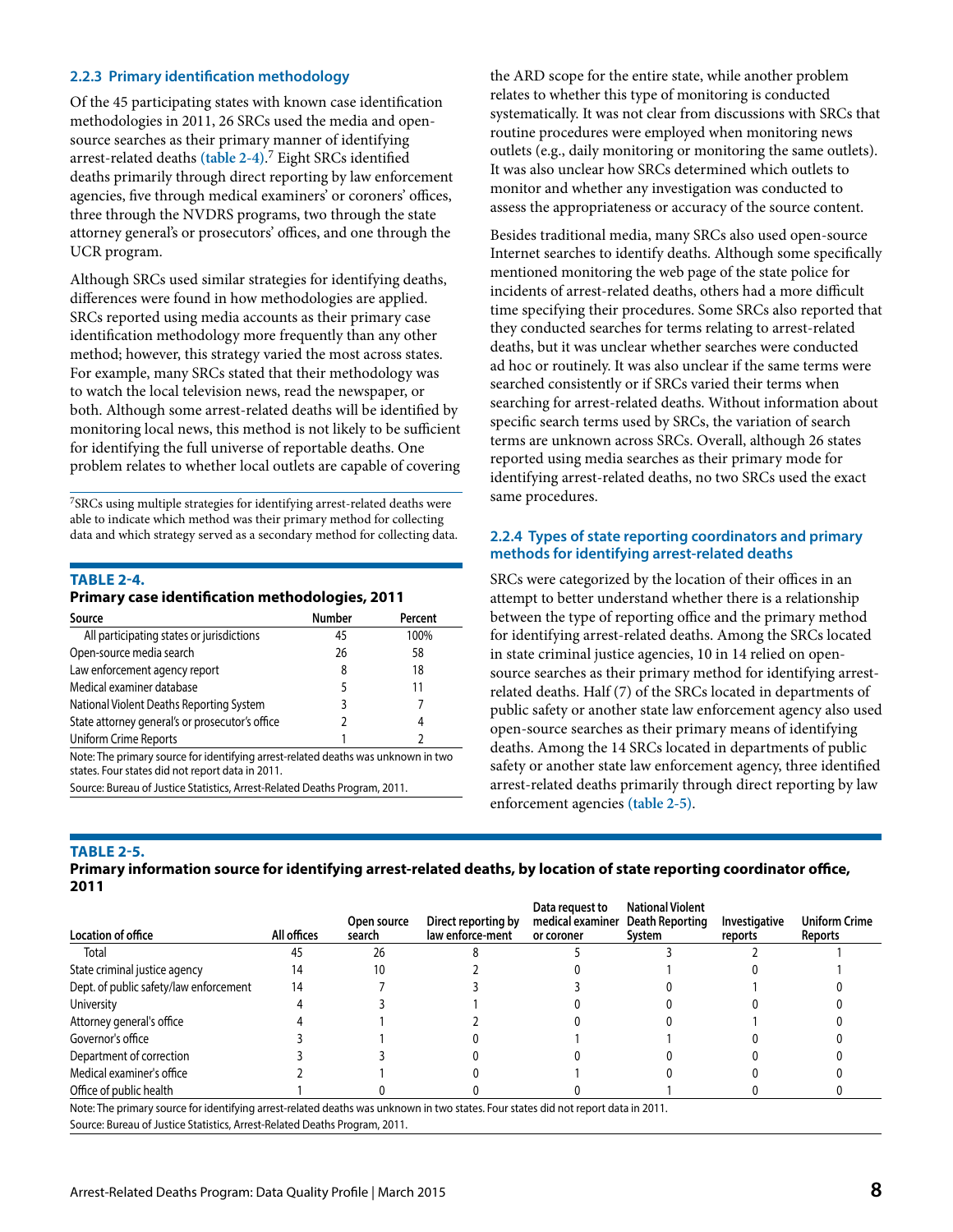#### **2.2.5 Source of case information**

Once an arrest-related death is identified, the SRC is responsible for either obtaining information about the death directly or coordinating efforts by other entities to obtain caselevel information. In states in which SRCs identify reportable deaths, the SRC may take responsibility for acquiring information about the incident or may request that another agency involved with the death (e.g., law enforcement agency, medical examiner's office, or prosecutor's office) provide information about the circumstances surrounding the death. In states in which deaths are identified by other agencies, the agency that identified the death takes responsibility for gathering information.

SRCs responsible for directly obtaining information about the death acquire case information from a variety of sources, including police reports or press releases, death records or autopsy reports, legal accounts, and the media. Non-SRC entities responsible for gathering case information typically use the same data sources as SRCs because these agencies are often those responsible for initially collecting the information. For example, law enforcement agencies completing the CJ-11A will likely use information from the police reports they produced.

#### **2.2.6 Overlap in sources used to identify deaths and to obtain case information**

SRCs vary in the number and types of sources they use to obtain information about arrest-related death incidents. Some SRCs rely on a single source of information to both identify deaths and gather information about incidents. Other SRCs use a multistep data collection process in which information used to complete the CJ-11A comes from a source other than the one used to identify the death. For instance, a singlesource data collection process could involve using a media account both to identify the arrest-related death and to obtain information about it. A multisource process involves using one source (e.g., media report) to identify a reportable death and one or more additional sources of information (e.g., a police report or autopsy report) to obtain case information.

Eleven SRCs (24%) used a single source of information for identifying arrest-related deaths and completing CJ-11A incident reports **(figure 2-1)**. Of those, the most common source of information was law enforcement reports (six SRCs), followed by media reports (two SRCs), medical examiner records (two SRCs), and UCR data (one SRC).

Most SRCs (72%) relied on multiple sources of information to identify deaths and to obtain incident data during 2011. Thirty-six percent of SRCs relied on both the source of information used to identify arrest-related deaths and at

#### **FIGURE 2-1**

**Overlap in sources used to identify deaths and to complete CJ-11A incident reports, 2011**



Note: Four states did not report data in 2011.

Source: Bureau of Justice Statistics, Arrest-Related Deaths Program, 2011.

least one additional source to obtain the incident data for completing the CJ-11A. Thirty-six percent of SRCs used a multistep data collection process in which one source was used to identify deaths and a different source was used to obtain information about the death. The most common example of a multisource process involved using open-source searches to identify an arrest-related death and a police report to complete the CJ-11A.

During 2011, about two-thirds of SRCs used only official sources of information for obtaining data regarding incidents of arrest-related deaths **(table 2-6)**. Law enforcement reports were the most common source of incident-level information about arrest-related deaths. A small number of SRCs (4%) relied on unofficial sources of information, such as journalistic accounts of events, to obtain details about reportable incidents.

#### **TABLE 2-6.**

#### **Types of data sources used to obtain arrest-related death case information, 2011**

| Source                                                | <b>Number</b> | Percent |
|-------------------------------------------------------|---------------|---------|
| Total state reporting coordinators                    | 45            | 100%    |
| Official sources data                                 | 30            | 67%     |
| Law enforcement report only                           | 19            | 42      |
| Medical examiner report only                          | 4             | 9       |
| Multiple official sources                             |               | 16      |
| <b>Combination of official and unofficial sources</b> | 13            | 29%     |
| Unofficial sources of information                     |               | 4%      |

Note: The primary source for identifying arrest-related deaths was unknown in two states. Four states did not report data in 2011.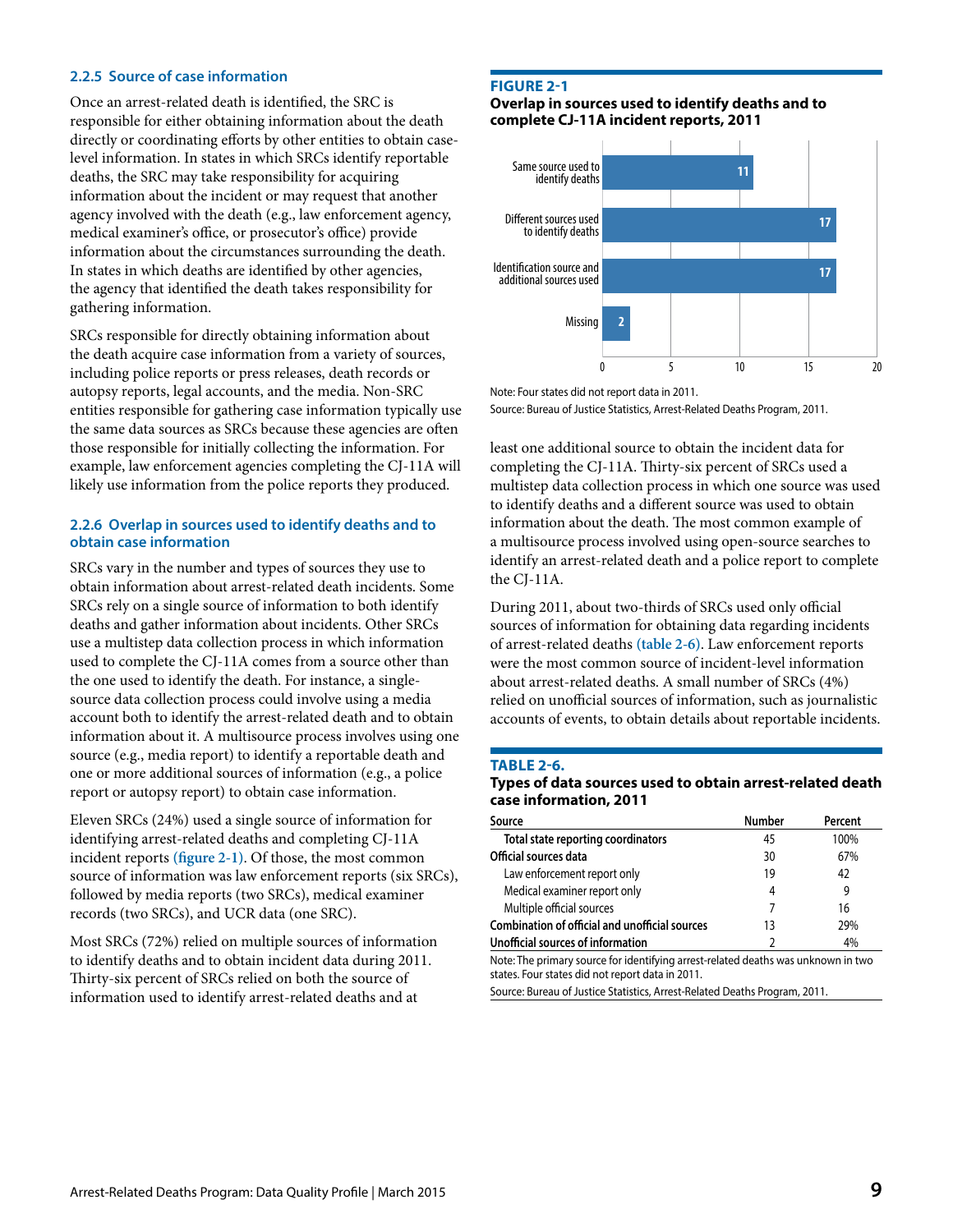## **2.3 Completion of CJ-11 and CJ-11A instruments**

The ARD program uses two data collection instruments, the CJ-11 Quarterly Summary of Arrest-Related Deaths (summary of incidents) and the CJ-11A Arrest-Related Death Report (incident report). The CJ-11 form is completed by SRCs and is a state-level count of arrest-related deaths. SRCs are directed to submit a CJ-11 form for each reporting period and to show a count of zero if no arrest-related deaths are identified within the reporting period. BJS requests that SRCs submit zero counts to distinguish between the measured absence of an identified death and missing data.

The CJ-11A form is a detailed incident report that describes the circumstances surrounding each reportable death. SRCs are asked to submit a complete CJ-11A incident report for each death recorded on the state-level CJ-11 summary form. Depending on the method used to identify the death and the agency responsible for acquiring information about the incident, the SRC may take responsibility for completing the CJ-11A forms or may request that another agency complete the forms.

Information about the entity responsible for completing CJ-11A forms during 2011 was available in 45 states. The law enforcement agency involved with the death was primarily responsible for completing CJ-11A incident reports in 20 states (44%) **(figure 2-2)**. SRCs obtained case information and completed CJ-11A reports in 16 states (36%), followed by staff in medical examiners' offices (2 states) and prosecutors' offices (1 state). Multiple entities took responsibility for completing sections of the CJ11A incident report in six states, with joint efforts by the SRC and law enforcement agency in three states, the SRC and medical examiner's or coroner's office in two states, and the law enforcement agency and medical examiner's office in one state.

#### **FIGURE 2-2.**

**Number of states**

### **Entity responsible for completing CJ-11A incident reports, 2011**



Note: The primary source for identifying arrest-related deaths was unknown in two states. Four states did not report data in 2011.

Source: Bureau of Justice Statistics, Arrest-Related Deaths Program, 2011.

#### **2.3.1 Data collection cycle**

The ARD data collection is conducted on a calendar-year cycle. The program operates continuously and accepts submissions throughout the year. The ARD program also accepts reports of arrest-related deaths that occurred before the current calendar year and updates to previously reported data.

In January, BJS notifies SRCs that it is beginning a new year of ARD data collection and provides them with key program materials, including (1) the CJ-11 summary of incidents form, (2) the CJ-11A incident report, and (3) a question-by-question guide to aid in completing the CJ-11A (see appendix A for survey instruments and revisions to the CJ-11A incident report, 2003–13). In addition, BJS provides the SRCs with general information about the program, such as key dates, methods for submitting data, and contact information for ARD program staff.

When the DICRA legislation was in effect, SRCs were required to submit ARD data quarterly. They were asked to submit a CJ-11 Summary of incidents and corresponding CJ11A incident reports within 60 days of the end of the quarter. After DICRA expired in 2006, BJS relaxed the quarterly reporting requirement and gave SRCs the option of submitting their data either quarterly, annually, or on a schedule of their choosing. Of SRCs reporting ARD data in 2011, about half (49%) submitted data annually, while 28% continued to collect and report data quarterly **(figure 2-3)**. Data can be submitted any time during the year, but SRCs must submit all annual CJ-11 and CJ-11A reports no later than March 1 of the following calendar year.

#### **2.3.2 Data submission**

After the SRCs complete their annual data collections, they transmit this state-level data to BJS for analysis. Historically, the ARD data collection was paper based. Data providers

#### **FIGURE 2-3.**

#### **Percent Arrest-related deaths data collection schedule, 2011**



Note: Detail may not sum to total due to rounding. Four states did not report data in 2011.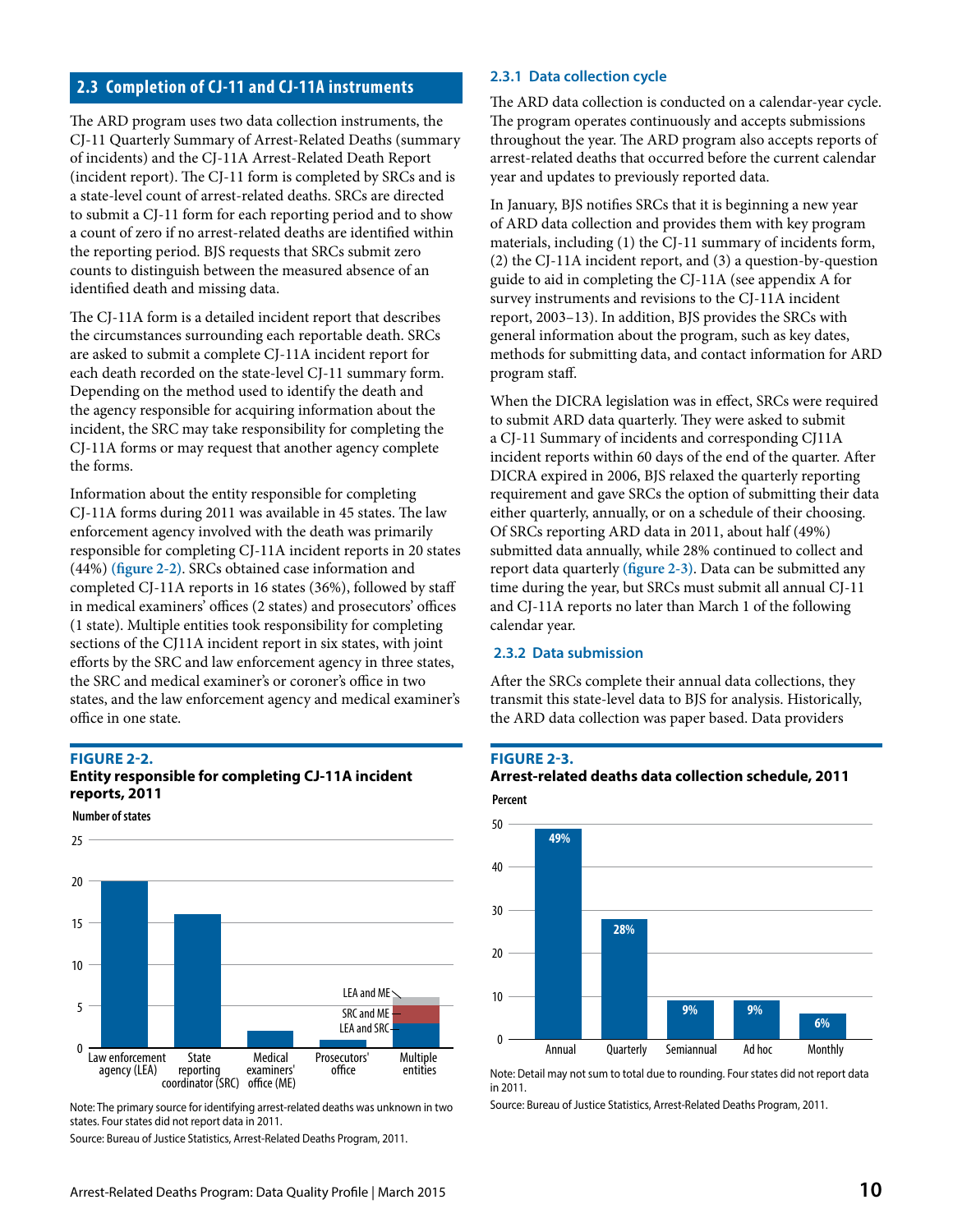would complete paper versions of the CJ-11 and CJ-11A forms and mail or fax them to BJS. As the program developed, BJS began accepting the forms electronically through email. Electronic versions of the forms were submitted either as fillable PDFs or scanned documents. BJS staff would then enter information from the CJ-11A forms into a national database.

To improve efficiency, BJS established an Internet-based data collection tool for the ARD (see appendix B for a full description). This tool allows SRCs to enter CJ-11A information directly on a web-based reporting platform rather than transmitting the completed forms to BJS and its ARD program staff. Currently, ARD data can be submitted at any time and are accepted via postal mail, fax, or electronically through email, an uploaded PDF, or direct entry through the web-based reporting tool.

As noted previously, annual state-level ARD data are due by March 1 of the next calendar year. ARD staff review these data and assess them for completeness and consistency before entering them into the national database for analysis (see appendix C for a description of the BJS verification process). In addition, records are reviewed to determine whether each reported death falls within the ARD scope.

## **3. Program assessment**

## **HIGHLIGHTS**

- A national- and state-level comparison of ARD and SHR data collected 2003–05 showed that, despite convergence at the national level, there were considerable differences in ARD program coverage at the state level. Similar differences within states at the agency level were also found in an analysis of data reported to ARD and SHR in 2006–09.
- $\blacksquare$  Nationally, the ARD program estimates that it has captured about 50% of all law enforcement homicides during 2003–09 and 2011.
- The national coverage of homicides by law enforcement that the ARD program captures improved from 2003 through 2011. Even with this improvement, assessments indicate that between 31% and 41% of homicides by law enforcement personnel were not captured in the 2011 ARD data.

The ARD program relies primarily on state-level respondents to gather and report information on deaths associated with the arrest process for all state and local law enforcement agencies. As described in the *Methodology* section (chapter 2), the manner in which these incidents are identified and subsequent information collected varies between and within states and over time, leading to nonsampling errors from differences in use and interpretation of definitions, scope, and data collection modes. Although an empirical assessment of the relative level of error associated with each data collection approach is not known and would be very difficult to design, many of these errors have been realized from internal audits and anecdotal

accounts from data providers and SRCs. Subsequently, this nonstandardized data collection process invites concerns about the coverage, bias, and reliability of reports.

This chapter describes critical aspects of the ARD data collection methodology, noting important limitations and challenges to producing valid and reliable national estimates. These challenges include variations in state-level methodologies related to (1) whether SRCs actively identify within-scope cases and the level of effort they apply to their search for reportable cases, (2) what SRCs use as their primary case identification strategies, (3) whether SRCs use one or multiple methods for identifying deaths, (4) what source of information they use to complete CJ-11A forms and whether they use multiple sources of information, and (5) which agency is responsible for completing the form. To highlight these challenges, we describe issues related to scope and definitions, to data collection strategies, and modes. We follow this description with an assessment of the coverage of the ARD program, focusing on law enforcement homicides.

## **3.1 Defining eligible incidents**

The ARD program has definitions and a scope for eligible incidents that are difficult to consolidate into a comprehensive, precise set of terms. The program relies on a set of examples to help identify eligible cases and guide data collection agencies. An arrest-related death can occur at any time and in any location where law enforcement personnel and civilians interact, including while fleeing or being pursued, at scenes of arrest, at locations of medical or mental health assistance, and while the person is being transported to law enforcement or medical facilities or is detained at lockups or booking centers. The breadth of the ARD scope and the variety of circumstances and locations in which eligible deaths can occur make it difficult for state-level reporting agents to identify all reportable deaths.

## **3.1.1 Arrest-related**

The term "arrest-related" in the DICRA legislation encompasses a variety of circumstances from the process of apprehension to detention. Confusion about the program scope arose from the expansive nature of the terms "in the process of arrest" and "arrest-related." For example, in the law enforcement community, "the process of arrest" means Mirandizing and handcuffing suspects and is not used to describe pursuits, officer-involved shootings, or other uses of force. However, for ARD purposes, arrest-related deaths can occur before, during, or after an arrest, as long as the event that causes the death occurs during an interaction with state or local law enforcement personnel. An arrest-related death describes deaths caused by law enforcement personnel, and those attributed to suicide, intoxication, accidental injury, and medical emergencies or health complications. The resulting characterization of arrest-related deaths is more inclusive than a collection of officer-involved shootings or justifiable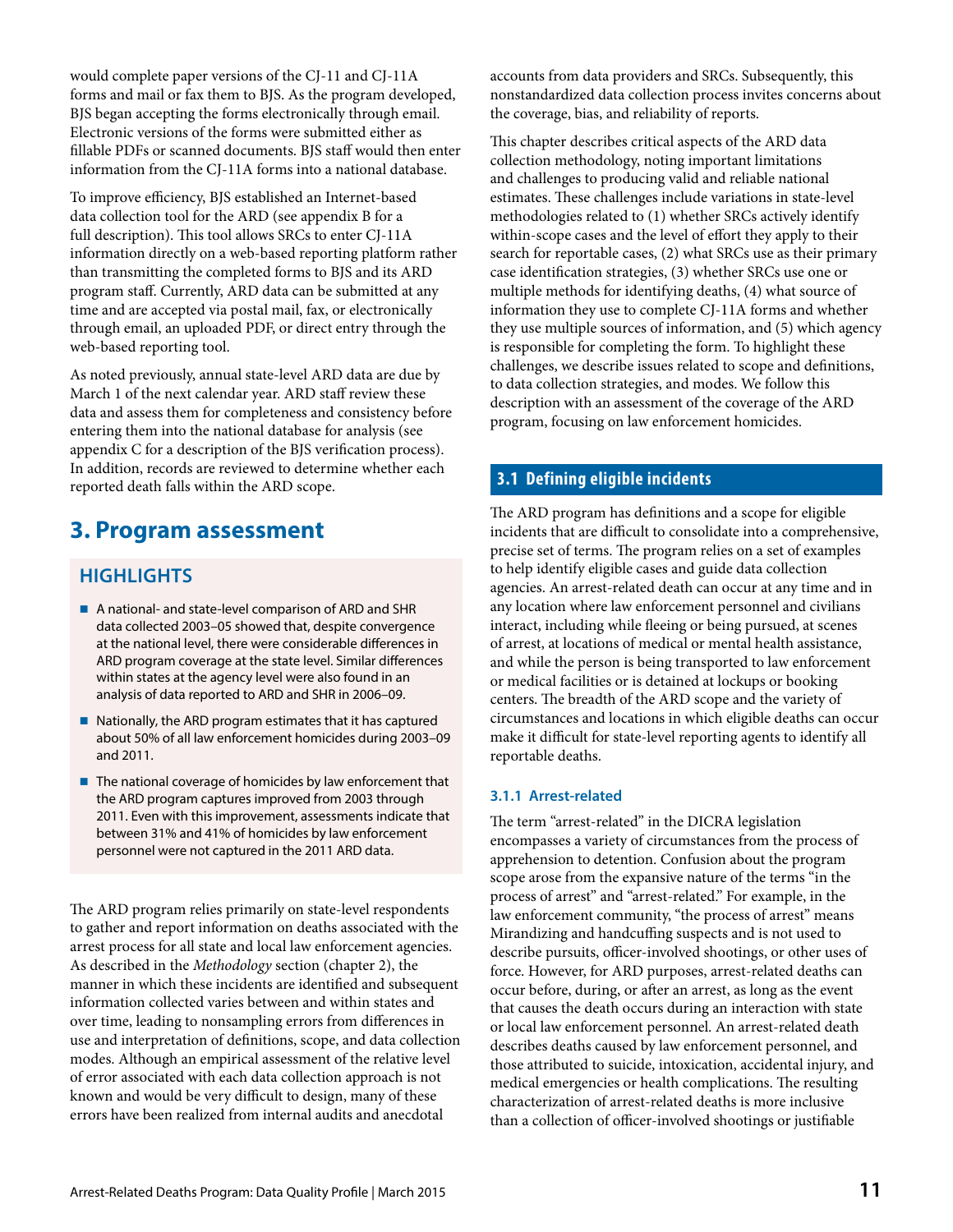homicides by law enforcement, which may be more easily understood as eligible incidents. The breadth of the program's definition of "arrest-related" creates problems in identifying eligible cases, likely contributing to a significant undercount of incidents.

#### **3.1.2 Custody**

The term "custody" includes physically touching or putting hands on an arrestee. For the ARD program, it also includes any act that indicates an intention to gain control of an arrest subject under the authority of the law or any situation in which a person's freedom to leave is restricted by state or local law enforcement personnel. This includes deaths occurring while law enforcement officers actively pursue or attempt to apprehend persons of interest or criminal suspects, regardless of whether physical custody is established. For example, many ARD cases are officer-involved shootings, and virtually none of these incidents involved subjects who were already in the physical custody of law enforcement personnel.

Custody includes individuals in physical custody of law enforcement without being in the process of arrest. To gain control of a situation, law enforcement personnel sometimes handcuff or detain persons against whom they do not plan to file charges (e.g., mentally ill or intoxicated persons, or others who pose a danger to their own safety).

#### **3.1.3 Reporting deaths in jails**

The goal of the DCRP is to identify and record all deaths of civilians in contact with law enforcement and correctional personnel. BJS implemented three separate data collection systems to capture deaths occurring in the process of arrest and those that occur while the person is detained in jail or prison. Deaths reportable to the ARD program are limited to those that occurred while the decedents were in the custody of law enforcement. Therefore, deaths that occur after an individual has been processed and custody has been transferred to a holding facility are outside the ARD scope. Given that the functions of some law enforcement agencies include detention, some SRCs reported difficulty in determining whether the decedent died in the custody of law enforcement or the custody of a correctional facility.

## **3.2 Assessment of data collection modes**

#### **3.2.1 Standardization**

The ARD program has implemented variable methodologies since its first collection in 2003. As a result, data providers have designed and developed state-level data collections according to their preferences, their capabilities, and the resources available to them. The flexibility of the ARD data collection allows state-level data providers to use a variety of data sources and to rely on those that are most reliable in their particular states, but it presents significant challenges for collecting

statistically sound, national-level data because of the variability in data quality both within and across states. BJS has developed standardized data collection instruments (CJ-11A form), training materials, working definitions, and a web tool to assist SRCs in gathering and submitting the ARD information (see Appendix B). However, significant challenges within and between states exist in terms of mode, source, and quality.

#### **3.2.2 Variation in program methodologies across states**

SRCs developed their data collection methodologies in relation to their preferences and resources. As a result, the ARD program operations varied among participating states (see chapter 2: *Methodology*). Deaths may be identified from one or more resources from among media, open sources, law enforcement agencies, and medical examiners' or coroners' offices. The information sources consulted for completing each CJ-11A form also differed, and included media reports, police reports, medical examiner or coroner reports, case reports from the division of criminal information, or any combination of these sources. Data collection methodologies also differed by the agency responsible for completing the CJ-11A form, which can include the SRC, a law enforcement agency, a medical examiner's or coroner's office, or a combination of those offices.

BJS assessed the SRCs' primary method for identifying deaths, the sources of information used to complete the CJ-11A incident report, and the entity completing the CJ-11A. BJS determined that SRCs used a wide range of methods for collecting ARD data in 2011. The most common method (nine SRCs) for collecting ARD data was for the SRC to identify cases through open-source searches.<sup>8</sup> Then, the SRC asked the law enforcement agency involved with the death to complete a CJ-11A incident report using the agency's official data about the case. The second most common method (six SRCs) for collecting ARD data was direct reporting by the law enforcement agency involved with the death. In these states, the law enforcement agency involved with the arrestrelated death took responsibility for identifying it, obtaining and completing a CJ-11A incident report using the agency's official data, and submitting the form to the SRC. In three states, SRCs identified deaths through media searches and completed CJ-11A instruments by obtaining the manner and cause of death from a medical examiner's or coroner's office. The rest of the information requested on the CJ-11A form was obtained through the same open-source record used to identify the death, namely, media accounts of events. Two SRCs identified arrest-related deaths through open-source searches and completed the corresponding CJ-11A instruments with information obtained in the media account used to identify the death. The remaining 24 states reporting information about their 2011 ARD data identification and collection strategies used unique methodologies with varying combinations of the source used to identify the arrest-related death, the agency

<sup>&</sup>lt;sup>8</sup>The open-source search methodology is a general description for review of publicly available data. This term does not indicate a specific or single procedure or strategy for identifying and collecting data.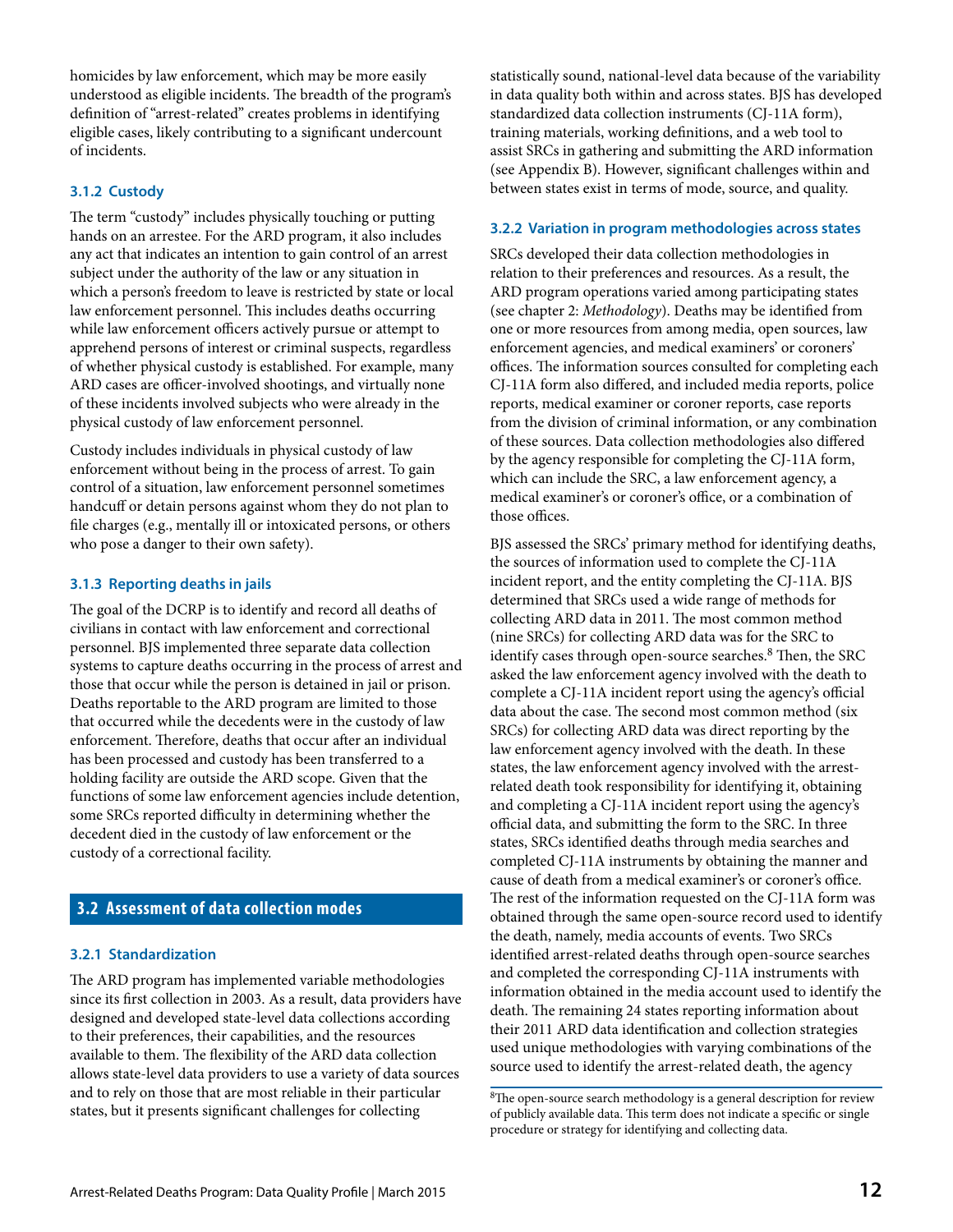responsible for completing the CJ-11A form, and the source of information for completing the CJ-11A form.

Most states (26) relied solely on open-source searches to identify ARD-eligible cases. Although about half of the participating states said that they used open-source searches as their primary strategy for identifying deaths, no standard methodology exists for this type of identification procedure. Therefore, each of these 26 states was likely to use different mechanisms, searches, and monitoring plans for identifying arrest-related deaths.

#### **3.2.3 Variation in program methodologies within states**

Some SRCs noted that they did not have a standard operating procedure for identifying or collecting information on arrestrelated deaths. They could specify the primary strategies they used to identify cases (e.g., media or law enforcement) and whether or not they also used alternative methodologies for identifying deaths. However, the SRCs suggested that it was more difficult to describe their exact data collection procedures because they often varied from one case to another. For example, SRCs relying on media or open-source searches described identifying cases by a variety of means. These included watching television, reading local newspapers, using Google Alerts to conduct daily web-based searches of key words or phrases, monitoring the state police web page, and searching other websites. In discussions with SRCs, it appeared to be more common for deaths to be identified ad hoc rather than through specified, standard procedures conducted routinely. Of the SRCs reporting more standardized procedures for identifying cases, some said that their methods of obtaining the data needed to complete the CJ-11A varied from case to case. For instance, some states that relied on law enforcement agencies to complete the CJ11A forms had contingency plans for collecting data if the law enforcement agency involved with the death refused to supply the information. One SRC reported that only about 50% of law enforcement agencies return the completed CJ-11A form. When the law enforcement agency failed to provide the completed form, the SRC attempted to obtain a report from the medical examiner's office for the information they needed to complete the form. If the information required to complete the CJ-11A was unavailable from the medical examiner's office, the SRC used media reports to complete the report.

Data collection methodolgies for SRCs participating in the ARD program differed over time. A survey of SRCs conducted in 2007 revealed that 42 of 47 that reported data used more than one source of data to identify deaths and complete CJ-11A forms. Commonly referenced sources included local law enforcement agencies (43 SRCs), media (30), medical examiners' or coroners' offices (23), state police (19), state UCR/SHR reporters (9), and state attorneys general or prosecutors (6). A follow-up discussion conducted in 2012 suggested that 28 of the 46 states reporting data used a single source of information for identifying cases. Of these, commonly referenced single sources of information

included media (16 SRCs), law enforcement agencies (7), medical examiners' or coroners' offices (3), the state attorney general or prosecutor (1), and the state NVDRS reporter (1). Twenty of the 46 SRCs reporting data indicated that they used multiple sources of information to complete CJ-11A forms for identified deaths (16 used two sources, and 4 used three or more sources). As a result of the variability both within and between states, records were often identified through a variety of means and comprised both official and unofficial accounts of the events.

### **3.3 Assessment of data quality and coverage**

Given the concern about the lack of standardization both across and within SRCs in terms of data collection modes, definitions, scope, and availability of the necessary resources, BJS assessed the quality of the program's coverage—that is, how well the program performs in capturing the full universe of eligible arrest-related deaths.

#### **3.3.1 2003–05 national and state assessment**

Initial efforts began in 2007 with a focus on assessing the coverage of the 2003–05 ARD program by comparing homicides reported to ARD with those reported in the Supplementary Homicide Report (SHR) (Mumola, 2007). The SHR is a component of the FBI's Uniform Crime Reporting (UCR) program, which compiles information on crimes known to state and local law enforcement agencies in the United States. While the UCR provides aggregate annual counts of the number of homicides occurring in the United States, the SHR data provide additional information about each homicide incident, including the jurisdiction, month, year, and circumstances associated with the incident. Like the ARD, the SHR data have limitations. Most notably, the SHR program is voluntary, so a number of law enforcement agencies either do not consistently send their data to the SHR or do not submit it at all.<sup>9</sup> The SHR, however, represents the only other national database that can provide sufficient information on the circumstances surrounding law enforcement homicides to allow comparison with the ARD program.<sup>10</sup>

The ARD-SHR comparisons were limited to law enforcement homicides because, unlike the ARD program, the SHR does not record law enforcement-involved deaths that are attributed to suicide, intoxications, accidental injury, or natural causes. Also unlike the ARD program, the SHR includes only those homicides by law enforcement in which the use of force was ruled justifiable. Deaths due to unjustified use of lethal force by law enforcement personnel are counted with other murders

9See *The Nation's Two Measures of Homicide.* NCJ 246832, BJS web, September 2014.

<sup>&</sup>lt;sup>10</sup>The NVSS is a national database that captures homicides occurring in the United States, but it does not link homicides that are arrest-related with specific law enforcement agencies as the SHR program does. This link to a law enforcement agency is critical for capturing-recapturing the analytic approach used to assess the ARD coverage.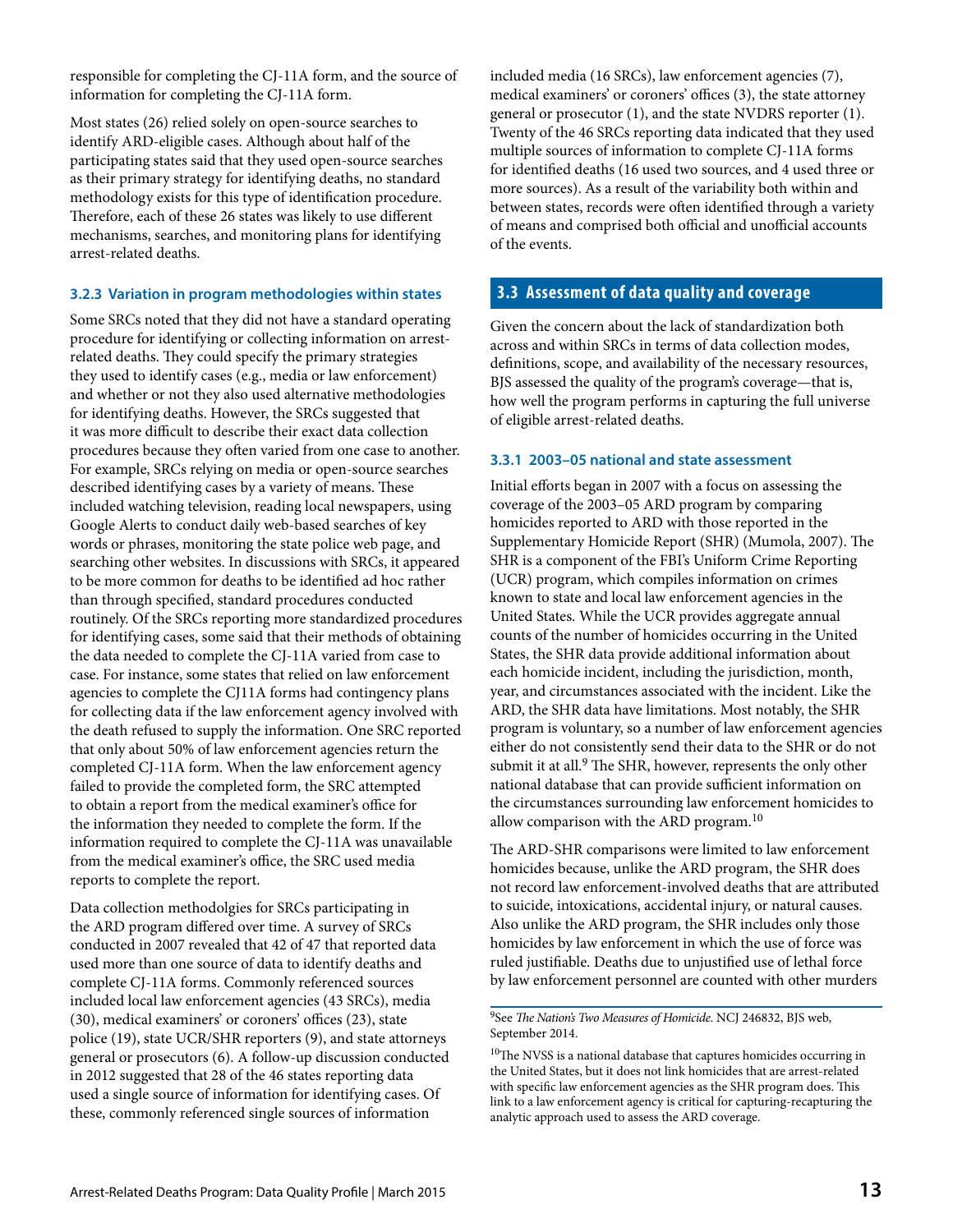and cannot be disaggregated for comparison to ARD. The ARD counts of homicide by law enforcement include all deaths that result from the use of force.

Results of this assessment indicate that, nationally, a similar number of officer-involved homicides were recorded in the ARD and SHR programs. In the aggregate, the two programs collected very similar counts from 2003 through 2005, with 1,095 homicides recorded in ARD and 1,082 justifiable homicides recorded in the SHR. However, the aggregated, national-level comparison of the ARD and SHR data masked differences in reporting at the state level.

Similarly, the aggregate analysis at the state level likely also masked differences within states at the agency level. In most states, the ARD and SHR counts of law enforcement homicides showed small differences in the number of deaths reported to each program, but because arrest-related deaths are rare events, even small differences in state-level counts could result in a substantial change in the proportion of reported deaths. In 33 states, the two measures differed by fewer than 10 deaths from 2003 through 2005. Nine states reported counts that differed by at least 20 deaths, with the difference ranging from 22 to 194 homicides. California—one of 2 states with a statute requiring that all arrest-related deaths be reported to the state attorney general's office—had the largest reporting variation, with 354 justifiable homicides by law enforcement reported to the SHR from 2003 through 2005 but less than half as many (160) reported to the ARD program. Over the same period, Florida reported 98 law enforcement homicides to the ARD program but did not report any data to the SHR. Taking the higher count reported by each state for each year yields a total of 1,489 reported law enforcement homicides from 2003 through 2005—more than a third as many as those reported to either program.

#### **3.3.2 2006–09 agency assessment**

BJS conducted an agency-level analysis of homicides by law enforcement reported to the ARD program and to the SHR for 2006–09 to determine the number of cases recorded in the SHR that were not recorded in ARD and vice versa. Homicides were disaggregated by agency for this comparison, using the agency's originating identification (ORI) number. Law enforcement agencies were matched across data sources, and the numbers of recorded homicides were compared to better understand how the coverage issues identified in the state-level analysis were affected by variation in reporting by law enforcement agencies. BJS was interested in determining whether the differences in reporting were due to (1) different agencies reporting to each system or (2) the same agencies reporting different counts to both systems.

BJS conducted this analysis by creating overage variables to represent the number of additional cases reported to the ARD program and to the SHR by each law enforcement agency. For example, if the Springfield Police Department reported one homicide by law enforcement to ARD and three homicides by law enforcement to the SHR, the ARD overage variable would

equal 0 and the SHR overage variable would equal 2. Although this analysis was limited in that it did not determine whether the one case reported to ARD was also one of the three cases captured in the SHR, it was able to provide evidence of at least two homicides by the Springfield Police Department that were not captured in ARD. The SHR overage homicides were summed as an indication of the minimum number of homicides by law enforcement missing from ARD (identified as ARD missing). Similarly, the ARD overage cases were transformed into SHR missing. For the Springfield Police Department, the ARD missing equaled 2.

This procedure was conducted for every law enforcement agency that reported a homicide by law enforcement to either ARD or the SHR from 2006 through 2009. The analysis resulted in a minimum of 701 cases reported to the SHR that were not recorded in ARD, and a minimum of 935 cases that were recorded in ARD, that were not captured in the SHR. Although this analysis was limited by several factors—namely, that the data were not disaggregated by year of death or characteristics of the decedent—it demonstrated coverage error at the agency level.

#### **3.3.3 2003–11 individual case assessment**

To better understand the source of discrepancies in reporting across the ARD program and the SHR, BJS compared individual-level homicide records in each collection. For this assessment, BJS examined law enforcement homicides in ARD and compared them with justifiable homicides in SHR using the data available from the entire ARD program and a capture-recapture analysis.<sup>11</sup> This analysis addresses a key obstacle to understanding the coverage of the ARD program. Because the ARD program includes only state and local law enforcement agencies that have been involved in one or more identified arrest-related deaths and does not include agencies that did not have an identified arrest-related death, it is difficult to make inferences about coverage using ARD data alone. Because the SHR data also provide incident-level information on homicides, they can be used to help assess the coverage of the ARD data collection. The assessment consisted primarily of matching records from the two programs and determining the amount of overlap between collections to estimate the total universe of reporting deaths. Similar to the other assessments using SHR data, this assessment is limited to justifiable homicides by law enforcement (see *Arrest-Related Deaths: Technical Report*, NCJ 248544, BJS web, March 2015).

Under the current ARD collection method, SRCs identify deaths, then usually contact the local agencies in which the deaths occurred to get the information they need to complete a CJ-11A for each death. By this method, BJS can affirm that an identified death occurred and met the criteria to be included in ARD, but it cannot confirm that there were in fact no other

 $^{11}\mathrm{ARD}$  data are available for program years 2003–09 and 2011. However, the ARD program is designed to capture all arrest-related deaths, including those due to accidents, drug overdoses, and natural causes. These incidents are not assessed in this analysis.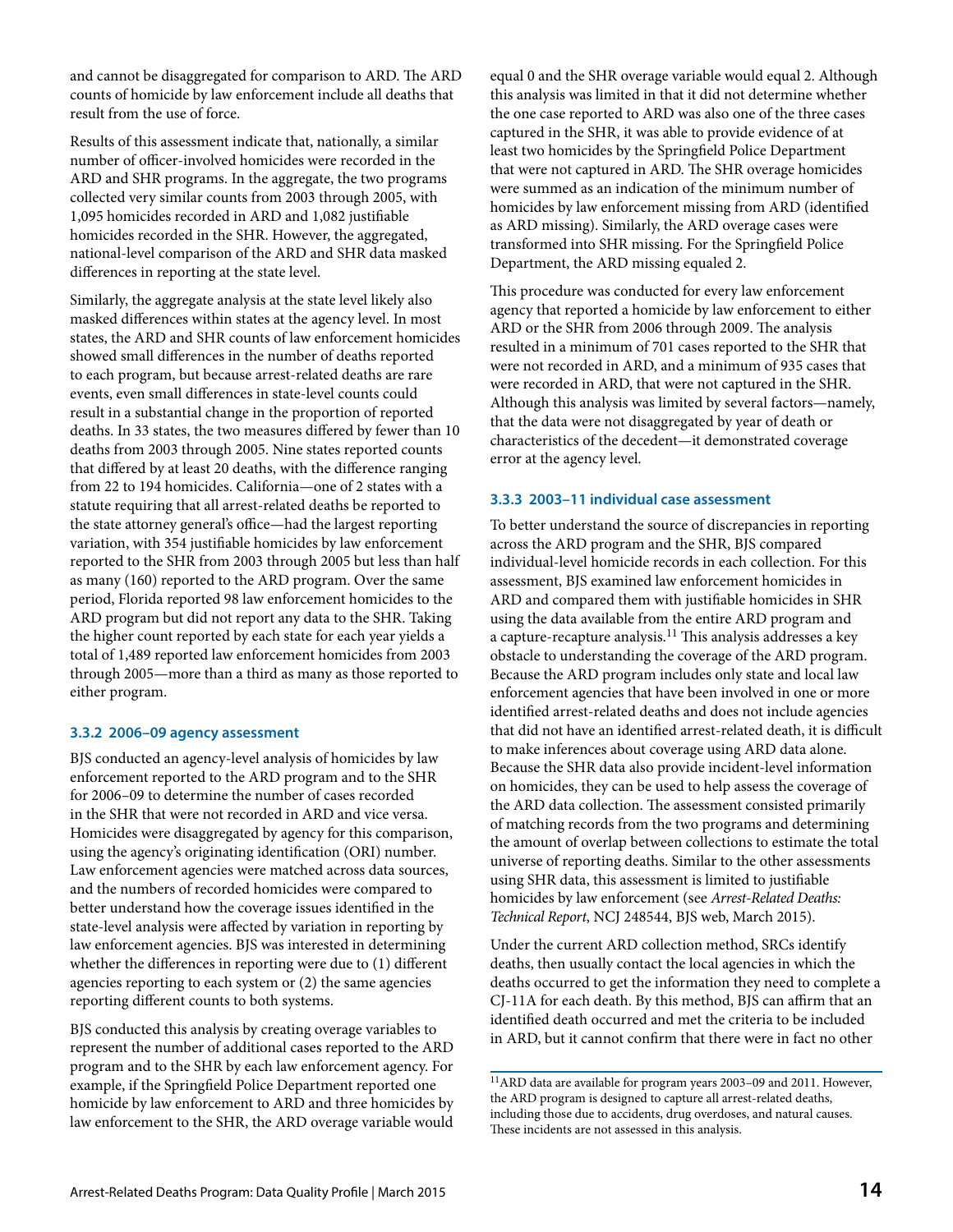arrest-related deaths. This is because BJS does not survey each of the approximately 18,000 state and local law enforcement agencies in the United States to determine whether arrestrelated deaths occurred.

By linking records submitted to the ARD and SHR collections, it is possible to make inferences about the total size of the officer-involved homicide population and, therefore, about the population coverage achieved in the ARD program. This analytical technique, known as capture-recapture, is typified by studies of wild animal populations, although it is widely used in the study of human populations as well, particularly in coverage evaluations for censuses. The ARD coverage assessment is based on traditional capture-recapture methods, but unique characteristics of ARD data necessitate special techniques, including probabilistic record linkage between data sources and adjustments for unobserved agencies.

#### **3.3.4 Probabilistic case-level linking**

Capture-recapture analysis depends on the ability to link records across data sources. In wildlife applications, this requirement is easily met as captured animals are identified through tagging. In the context of a coverage assessment using an auxiliary data source not collected as part of the study, this requirement becomes more difficult. Because decedents are not uniquely identified across data sources (e.g., by name or Social Security number), record linkage must be based on comparable decedent demographic and incident characteristics. As linkages made without unique identifiers are inherently uncertain, decedents are matched between ARD and SHR sources probabilistically on the basis of measured similarity between records, within a monte carlo replication framework. This means that although a given ARD decedent will be linked to either no SHR decedents or a single SHR decedent in a particular replicate, the nature of the link for that ARD decedent (i.e., whether it is linked and, if so, to which SHR decedent) is allowed to vary across replicates according to the probabilities associated with particular record pairings, on the basis of measured similarity between cases. Probabilistic linking is random in nature and incorporates additional uncertainty into the process of estimating population coverage. Monte carlo replication allows for this additional uncertainty to be captured in variance estimates.

#### **3.3.5 Capture-recapture analytic approach**

Once decedent records have been linked across the ARD and SHR, capture-recapture methods can be used to estimate the total law enforcement homicide population and the proportion of that population covered by the ARD program. This analysis makes use of the commonly applied Lincoln-Petersen (LP) estimator, with modifications for bias amelioration necessitated by the characteristics of the ARD program (Seber 1982).

The simple LP method assumes that law enforcement agencies that were not recorded in the ARD data did not have any officer-involved homicides during the observation period. This approach provides the highest possible ARD coverage estimate and the lowest estimate of the total population of law enforcement homicides because it assumes that the data are representative of agencies with true zero counts rather than missing responses. Essentially, the simple LP approach presents a best case scenario for estimating the ARD coverage rate.

The adjusted LP estimate assumes that a portion of the law enforcement agencies that did not report to the ARD program did have homicides and that they had, on average, the same number of officer-involved homicides as law enforcement agencies that reported data to the program. The adjusted approach assumes that some law enforcement agencies with homicides are unrecorded in the ARD data and that these agencies represent a random sample of the overall set of agencies with homicides.

#### **3.3.6 Results**

Following the simple LP approach, the estimated ARD coverage of all law enforcement homicides is 49%, with a 95% confidence interval ranging from 47% to 50%. In other words, the ARD program captured only about half of all law enforcement homicides in the United States during the observation period. The adjusted LP approach, the ARD program is estimated to capture 36% of all law enforcement homicides, with a 95% confidence interval ranging from 35% to 38%. Therefore, the coverage of law enforcement homicides captured in ARD could be as low as 35% or as high as 50%. These results indicate that the ARD program may provide a slightly higher coverage of homicides by law enforcement than the SHR, which is estimated to cover 46% of officer-involved homicides at best. Further analysis of the data suggests that about 28% of homicides by U.S. law enforcement agencies are not captured by either the ARD or SHR programs. Overall, these findings indicate serious deficiencies in the ability of the ARD program, as well as the SHR, to capture a universe of reportable homicides by law enforcement.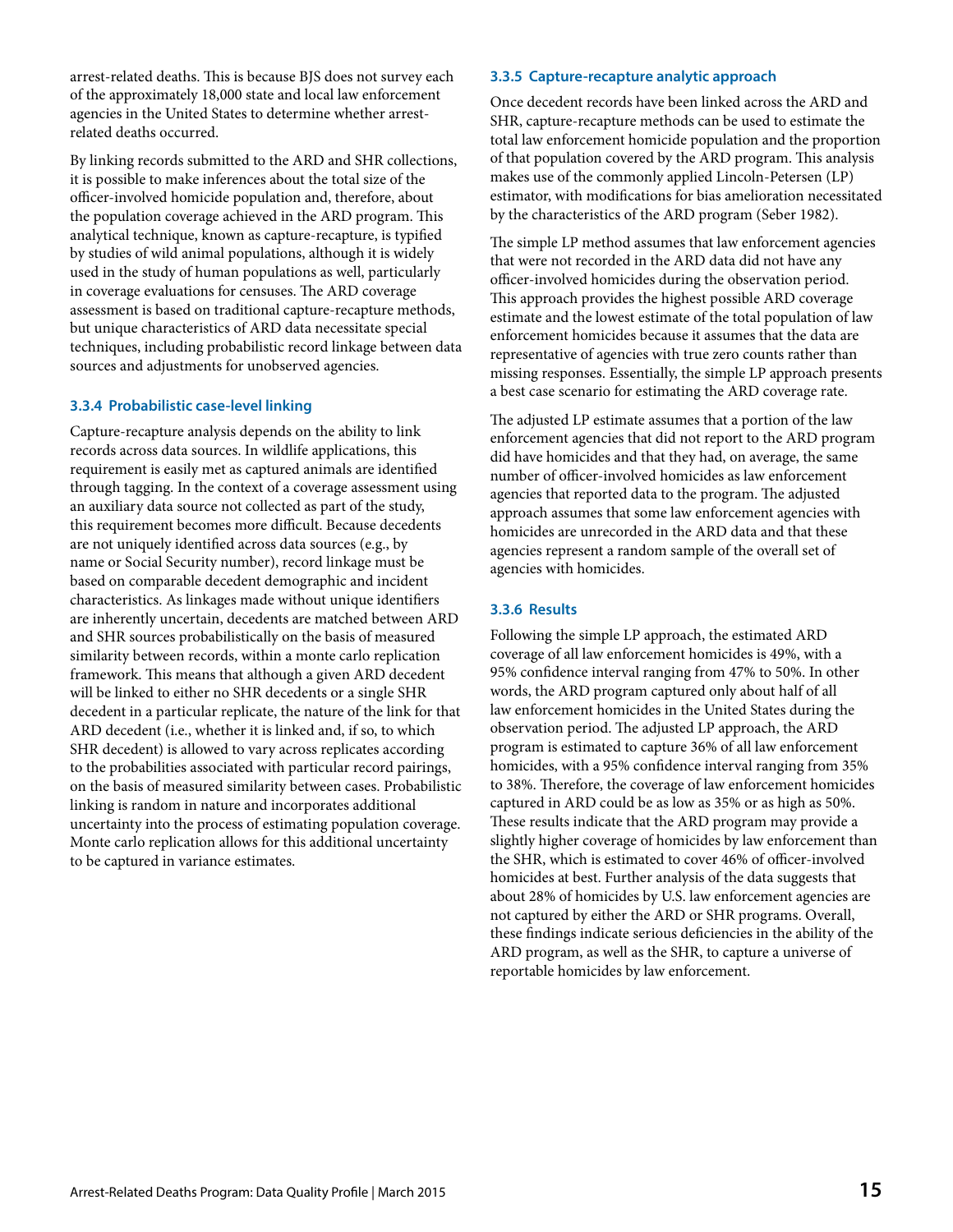Despite these deficiencies, coverage of these deaths has improved since the inception of the program. Differences in state participation (see table 2-1) and changes in statelevel methodologies contribute to national variation in annual coverage rates. Despite dips in coverage in 2005 and 2008, results from both the simple LP and the adjusted LP approaches indicate that ARD coverage of law enforcement homicides has increased over time, with the most pronounced improvement occurring in the most recent years of data collection (**figure 3-1**).

#### **FIGURE 3-1.**

**Percent**

**Proportion of law enforcement homicide universe covered by ARD, by estimation method, 2003–09 and 2011**



<sup>\*</sup>Data are not shown for 2010 due to an incomplete data collection. Source: Bureau of Justice Statistics, Arrest-Related Deaths Program, 2011.

During 2003, the first year of data collection, the estimated coverage of homicides by law enforcement was from about 27% (adjusted LP) to 42% (simple LP). Except for data collected in 2008, the coverage of law enforcement homicides captured in ARD improved from 2006 through 2011.<sup>12</sup> Using the simple LP approach, the ARD coverage of officer-involved homicides grew from 51% in 2007 to 55% in 2009 and 69% in 2011. The adjusted LP estimate (worst case coverage scenario) for 2011 (59%) indicated better coverage than the simple LP estimate (best case coverage scenario) for 2009 (55%).

These data indicate that the data collection methods used in more recent years are associated with better coverage of law enforcement homicides. This conclusion is supported by the fact that the adjusted LP approach also demonstrates improved coverage over time, growing from 40% in 2007 and 2009 to 59% in 2011. The gap between the adjusted and unadjusted coverage estimates narrowed by 2011, a further indication of improved methodologies. Even with this improvement, between 31% and 41% of actual homicides by law enforcement personnel were not captured in the 2011 ARD data.

The assessment is not without limitations. Conducting capturerecapture approaches at the state level was determined to be not statistically sound, given the relatively low number of cases reported to the ARD and SHR programs during 2011. For example, four states (Delaware, Rhode Island, Vermont, and Wyoming) had zero homicides by law enforcement recorded in either ARD or the SHR. As such, it was not possible to estimate the coverage rate of homicides by law enforcement using simple and adjusted LP approaches at the state level.

## **4. Conclusion**

## **HIGHLIGHTS**

- Significant challenges exist with the lack of a standardized mode for data collection, definitions, scope, agency participation, and the availability of resources.
- The current findings are consistent with prior studies that have shown considerable variation from state to state and over time in reporting to one national system or another.
- **BJS** may provide more prescriptive guidance or requirements regarding identifying cases and collecting data, but should also incorporate the differences between states in the availability of reliable sources for information on arrestrelated deaths.
- When choosing solutions for a complete and accurate data collection, BJS should consider ways to standardize the data collection process, implement mandatory reporting by law enforcement agencies, dedicate resources and funding to support data collection efforts at the state and local levels, and focus on a more restricted definition and scope of eligible cases.

The ARD program is designed to be a national census of civilian deaths when the event causing the death occurs during an interaction with state or local law enforcement. Understanding when law enforcement officers are involved in a situation in which a community member dies during an arrest is critical to a democratic society (Fyfe 1981, 2002; McEwen, 1996; Klinger, 2008). BJS designed the ARD data collection methodology to rely on reporting from independent state reporting coordinators (SRCs). The manner in which ARD data are collected varies from state to state and often depends on the resources available to SRCs. This variability in approaches has led to questions about whether these data collection methodologies are capable of capturing the universe of arrest-related deaths and of law enforcement homicides in particular.

Previous research has explored the utility of the Supplementary Homicide Report (SHR), the National Vital Statistics System (NVSS), law enforcement agency records, media reports, and the ARD program for providing reliable statistics on the number of law enforcement homicides in the United States. This body of literature has generally concluded that there is no single, reliable system either for reporting or accessing

 $12$ The 2010 ARD data were not included in the capture-recapture work.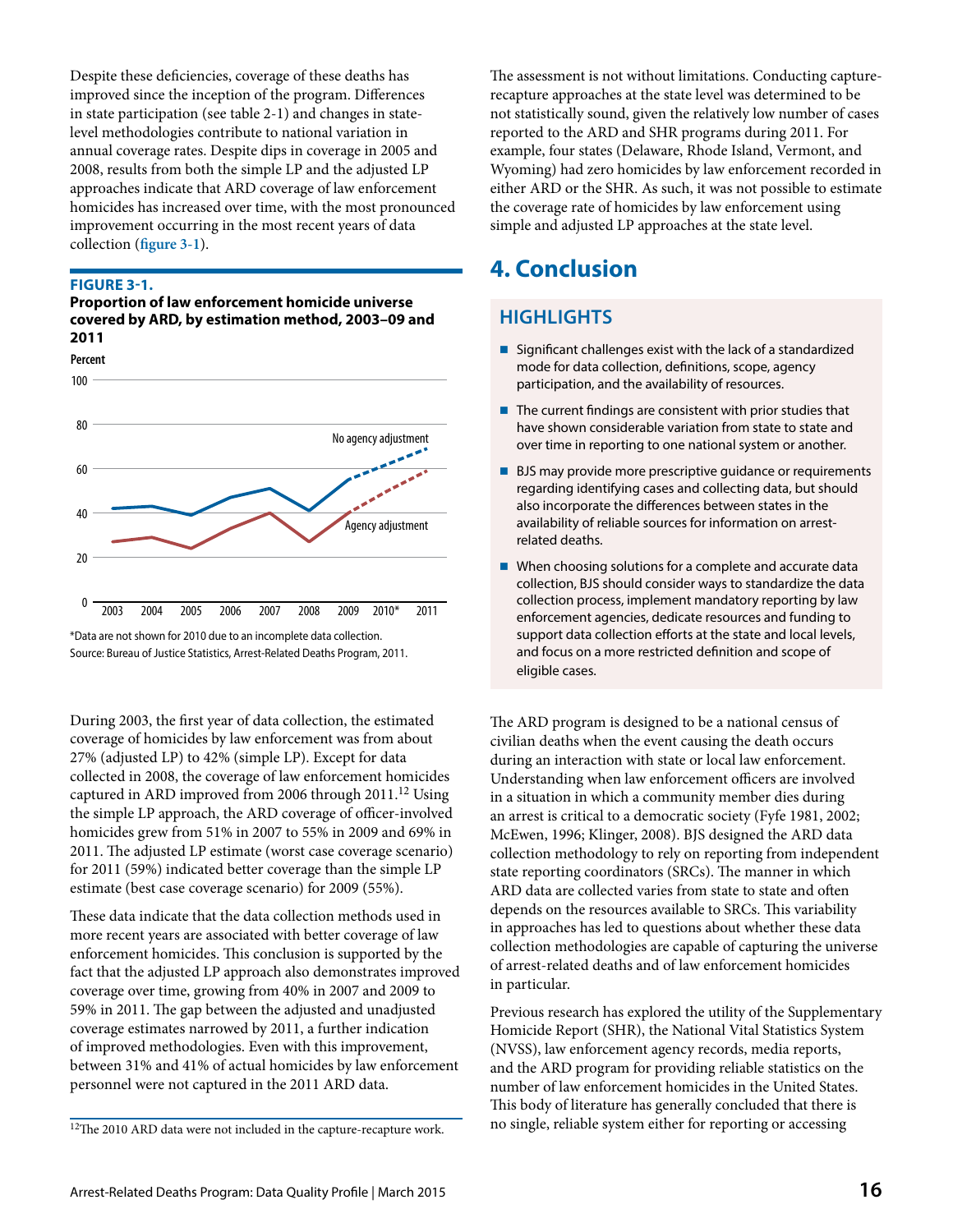data about arrest-related deaths; no one system consistently outperforms others. Furthermore, comparison of various data sources at the national level masks significant variations in reporting to one source or another at the state and jurisdiction levels (Loftin et al., 2003; Mumola, 2007; Sherman & Langworthy, 1979).

The current ARD methodology summarized in the *Methodology* section (chapter 2) and the results of the capturerecapture analysis described in the *Program Assessment* section (chapter 3) echo the conclusions of this body of research and highlight the continuing obstacles to collecting valid and reliable information about arrest-related deaths. At best, the ARD program captured approximately half of the estimated law enforcement homicides in the United States during 2003– 09 and 2011. Consistent with other research on the utility of existing sources of data regarding arrest-related deaths, we found that the current data collection process results in a significant underestimation and potentially a biased picture of arrest-related deaths in the United States (Borrego, 2011; Ho et al., 2009). Some evidence indicates that the system's coverage has improved over time. Considering the 2011 data alone, the ARD program was estimated to capture as many as 69% of all law enforcement homicides in the United States, up from capturing 42% in 2003.

Although no current national-level system sufficiently measures all arrest-related deaths in the United States, previous research has shown that one system captures more cases than another in some states but not in others (e.g., Loftin et al., 2003; Mumola, 2007). Some evidence also indicates that using data from a combination of systems will result in better coverage. The current analysis found that the ARD program covered approximately half of the estimated law enforcement homicides in the United States during 2003–09 and 2011, but combining data from the SHR and the ARD increased coverage to 72%. To improve ARD coverage of arrest-related deaths, the ARD program might therefore build on two aspects of the current design to (1) allow some variation in the methods used to identify cases from state to state and (2) require that multiple data sources be used to compile information about arrest-related deaths within each state.

First, variation in the methods used to identify arrest-related deaths and collect information about them might be warranted from state to state, depending on the resources available within that state. The source that captures more arrest-related deaths varies from state to state, which should not be ignored when developing a more robust ARD data collection system.

Second, most SRCs employed a methodology that combines information from multiple sources. Given the limitations of existing national-, state-, and local-level data systems, combining data from all available systems should provide a more comprehensive picture of arrest-related deaths. Identifying cases from multiple systems will require significant resources to ensure that reports are not duplicated. Further,

timeliness and availability are an issue. Many datasets are not available in the current year and may lag multiple years behind other sources. Relying on multiple systems would also require an SRC who has access to and who systematically reviews all the relevant systems.

A survey that collects information about arrest-related deaths directly from local law enforcement agencies (rather than through the SRCs) provides an additional option for improving ARD program coverage. However, this method would require significant resources.

To achieve any improvements in coverage and consistency in reporting, the ARD program needs more prescriptive guidance or requirements on how arrest-related deaths are identified and report them to BJS. Currently, BJS provides definitions, examples, and general guidance on how SRCs might go about identifying arrest-related deaths and reporting information about them, but it does not require that SRCs follow a specific methodology. Furthermore, case identification and data collection methodology in each state is largely determined and driven by the individual SRC's own experience and available resources. Applying consistent definitions and systematic means of identifying deaths and collecting information about them from all appropriate sources in the jurisdiction is critical to improving ARD program coverage.

The scope of the current ARD program may also contribute to underreporting. The analyses reported in the *Program Assessment* (chapter 3) and cases found in the SHR and NVSS are limited to law enforcement homicides. The ARD program is designed to capture all arrest-related deaths, including those due to accidents, drug overdoses, and natural causes. It is the only system that attempts to collect these data, and it could provide critical information on cases that are missing or underreported in other sources, such as deaths following the use of tactics commonly referred to as less than lethal, including Tasers and restraint procedures. However, arrestrelated deaths other than law enforcement homicides can be difficult for SRCs to define and identify from the sources available to them. Furthermore, the more clearly defined law enforcement homicide type of arrest-related death still suffers from significant undercoverage, as shown in the capturerecapture analyses presented in chapter 3. Improvements to the ARD program might be realized by first focusing solely on law enforcement homicides. After the data collection methodology has been defined, made routine, and shown to result in sufficient coverage for law enforcement homicides, a more expansive definition of arrest-related deaths might be explored.

BJS should consider ways to standardize the data collection methodologies to improve the reliability and validity of capturing eligible cases and overall data quality.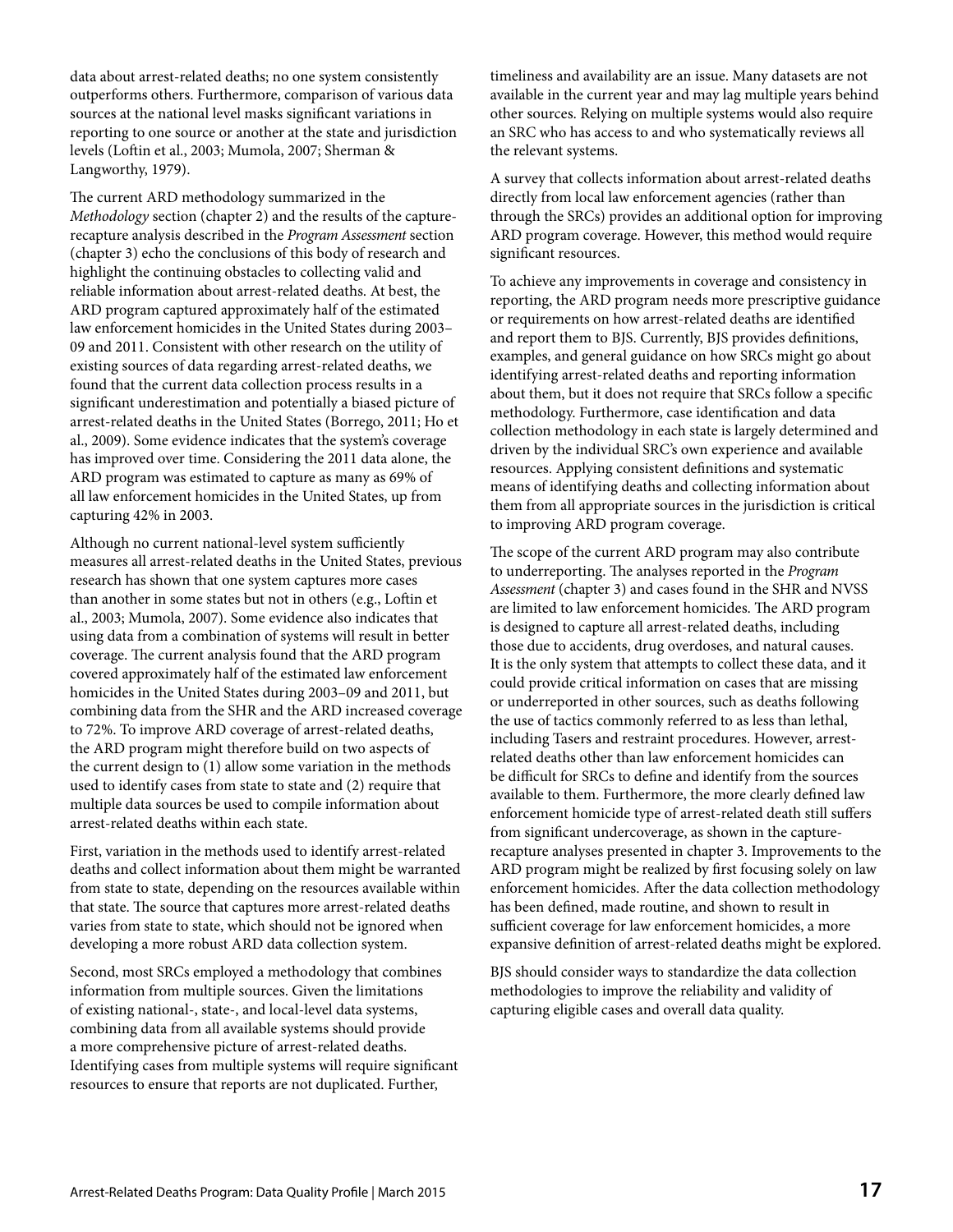## **References**

Borrego, A. (2011). Arrest-related deaths in the United States: An assessment of the current measurement. Master's degree thesis, Arizona State University. [http://repository.asu.edu/](http://repository.asu.edu/attachments/56537/content/Borrego_asu_0010N_10572.pdf) [attachments/56537/content/Borrego\\_asu\\_0010N\\_10572.pdf](http://repository.asu.edu/attachments/56537/content/Borrego_asu_0010N_10572.pdf)

Burch, A. (2011). Arrest-related deaths, 2003–2009–statistical tables. (NCJ 235385). Washington, DC: Bureau of Justice Statistics. Retrieved from [http://www.bjs.gov/content/pub/pdf/](http://www.bjs.gov/content/pub/pdf/ard0309st.pdf) [ard0309st.pdf](http://www.bjs.gov/content/pub/pdf/ard0309st.pdf)

Fyfe, J. (1981). Observations on police deadly force. *Crime & Delinquency, 27*, 376–389.

Fyfe, J. (2002). Too many missing cases: Holes in our knowledge about police use of force. *Justice Research and Policy*, *4*, 87–102.

Ho, J.D., Heegaard, W.G., Dawes, D.M., Natarajan, S., Reardon, R.F., & Miner, J.R. (2009). Unexpected arrest-related deaths in America: 12 months of open source surveillance. *Western Journal of Emergency Medicine, 10*(2), 68–73.

Klinger, D.A. (2008). On the importance of sound measures of forceful police actions. *Criminology and Public Policy, 7*, 605–617.

Klinger, D.A. (2012). On the problems and promise of research on lethal police violence: A research note. *Homicide Studies, 16*, 78–96.

Loftin, C., Wiersema, B., McDowall, D., & Dobrin, A. (2003). Underreporting of justifiable homicides committed by police officers in the United States, 1976–1998. *American Journal of Public Health, 93*(7), 1117–1121.

McEwen, T. (1996). National data collection on police use of force. (NCJ 160113). Washington, DC: Bureau of Justice Statistics. Retrieved from [http://www.bjs.gov/content/pub/pdf/](http://www.bjs.gov/content/pub/pdf/ndcopuof.pdf) [ndcopuof.pdf](http://www.bjs.gov/content/pub/pdf/ndcopuof.pdf)

Mumola, C.J. (2007). Arrest-related deaths in the United States, 2003–2005. (NCJ 219534). Washington, DC: Bureau of Justice Statistics. Retrieved from [http://bjs.ojp.usdoj.gov/index.](http://bjs.ojp.usdoj.gov/index.cfm?ty=pbdetail&iid=379) [cfm?ty=pbdetail&iid=379](http://bjs.ojp.usdoj.gov/index.cfm?ty=pbdetail&iid=379)

Noonan. M.E., & Ginder, S. (2013). Mortality in local jails and state prisons, 2000–2011–statistical tables. (NCJ 242186). Washington, DC: Bureau of Justice Statistics. Retrieved from <http://www.bjs.gov/content/pub/pdf/mljsp0011.pdf>

Seber, G.A.F. 1982. The estimation of animal abundance and related parameters. Macmillan Publishing, New York, New York, USA.

Sherman, L.W., & Langworthy, R.H. (1979). Measuring homicide by police officers. *Journal of Criminal Law and Criminology, 70*, 546–560.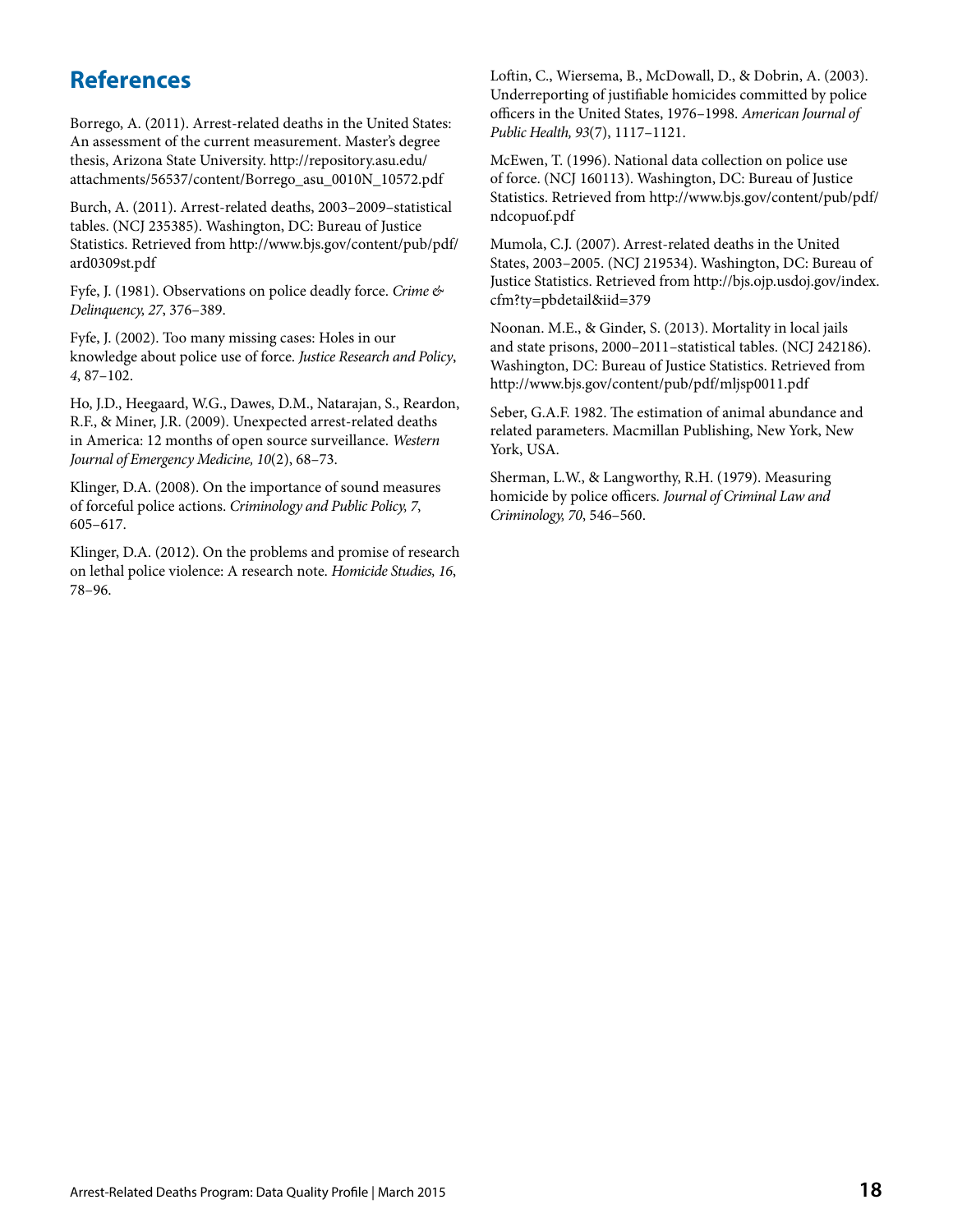## **Appendix A**

### **CJ-11 and CJ-11A data collection instruments and revisions, 2003–13**

Tracking deaths in "the process of arrest" by state and local law enforcement presented a wide array of circumstances that are difficult to capture. To establish a standardized reporting form and process, in 2002 the Bureau of Justice Statistics (BJS) began working with states and law enforcement professional organizations to develop preliminary questionnaires. The process yielded two data collection forms, the CJ-11 Quarterly Summary of Deaths in Law Enforcement Custody (commonly called the summary of incidents form) and the CJ-11A Addendum, Law Enforcement Custodial Death Report (commonly called the incident report) (http://www.bjs.gov/ index.cfm?ty=dcdetail&iid=428#Questionnaires).

The CJ-11 summary of incidents form was to serve as a quarterly summary of arrest-related deaths occurring in each state disaggregated by sex. In addition, the CJ-11 provided instructions for submitting data, examples of reportable deaths, and descriptions of the types of deaths that should be excluded from the data collection. State reporting coordinators (SRCs) were asked to submit a completed CJ-11 form indicating their statewide count of reportable deaths for each quarter of the calendar year. SRCs were instructed to complete a CJ-11 form with a count of zero if no arrest-related deaths were identified in the state. BJS used these forms to determine state participation in the Arrest-Related Deaths (ARD) program. SRCs were instructed to report zero counts to distinguish between the measured absence of an identified death and missing data.

On the CJ-11A incident report, SRCs were asked to describe the circumstances surrounding each arrest-related death they listed on the summary of incidents form, detailing one death per CJ-11A form. The 2003 CJ-11A form comprised 13 items to be completed for each death and an additional set of 5 items for those deaths that occurred before booking (A1–A5) or a set of 4 items for deaths that occurred after booking (B1– B4). It included items about the decedent, such as his or her name, date of birth, sex, and race/Hispanic origin. It featured questions regarding the manner and cause of death and asked whether the cause of death had been determined by a medical examiner or coroner. The CJ-11A also captured information about the decedent's interaction with law enforcement (i.e., the name and originating identification [ORI] number of the law enforcement agency involved, location of the event, whether charges had been filed against the decedent, and the most serious offense with which the decedent was being charged at the time of death) and whether the death occurred before or after booking.

For arrest-related deaths that occur before booking, SRCs were instructed to complete Section A of the CJ-11A form. Section A included additional items about the incident between law enforcement and the decedent, including whether the decedent sustained fatal injuries during the event, and if so, how the injuries were sustained; whether the decedent was restrained in the time leading up to the death, and if so, the type of restraints devices were used by law enforcement; and the decedent's behavior during the interaction with law enforcement (i.e., appeared intoxicated, threatened officers, resisted being handcuffed or arrested, tried to escape or flee, physically fight with the officers involved, or used a weapon to threaten or assault officers). Section A also included items regarding the type of weapon that caused the death and the type of location where the decedent expired (e.g., crime or arrest scene, medical facility, or en route to booking center).

SRCs were instructed to complete Section B of the CJ-11A form for instances in which the death occurred after booking while the decedent was being held in a temporary holding facility (but before arraignment transfer to a long-term correctional facility). Section B included items on when the decedent was booked into the law enforcement facility (i.e., date and time of entry) and the decedent's condition at the time of booking (e.g., appeared intoxicated, exhibited mental health problems, or exhibited medical problems). Section B also included information about who caused the death (i.e., deceased, other detainees, or law enforcement or correctional staff) for deaths attributed to homicide and accidental injury and the means of death (e.g., firearm, blunt instrument, cutting instrument, strangulation, or intoxication) for nonnatural deaths.

#### **Revisions to the instruments**

BJS has continued to evaluate the CJ-11 and CJ-11A since the instruments were implemented in 2003. The content of the CJ-11 summary form has remained relatively stable. A national listing of SRCs was added to the CJ-11 in 2005 and remained until 2013, when it was transferred to the CJ-11A incident report. The CJ-11 summary report was updated in 2013 to include revised reporting instructions and the option to complete the form as an annual summary (in addition to the continued use of reporting quarterly information). In addition, SRCs were no longer required to disaggregate state-level summary counts by sex.

The CJ-11A incident report has undergone several revisions since the original version. The first revision to the instrument was in 2007, which were minor and included (a) removing "stun gun or Taser" as a response to "What type of weapon(s) caused the death?" and (b) adding "conducted energy device (e.g., Taser or stun-gun)" as a response to the type of restraint device used in the time leading up to the death or the events causing the death. In 2008, a response of "No – medical/mental health assistance call" was added as a response to "Had charges been filed against the deceased at the time of death?" In addition, a response of "Pepper spray, mace" was added as a response to the type of restraint device used in the time leading up to the death or the events causing the death. Finally, "conducted energy device" was added back to the responses categories for "What type of weapon(s) caused the death?"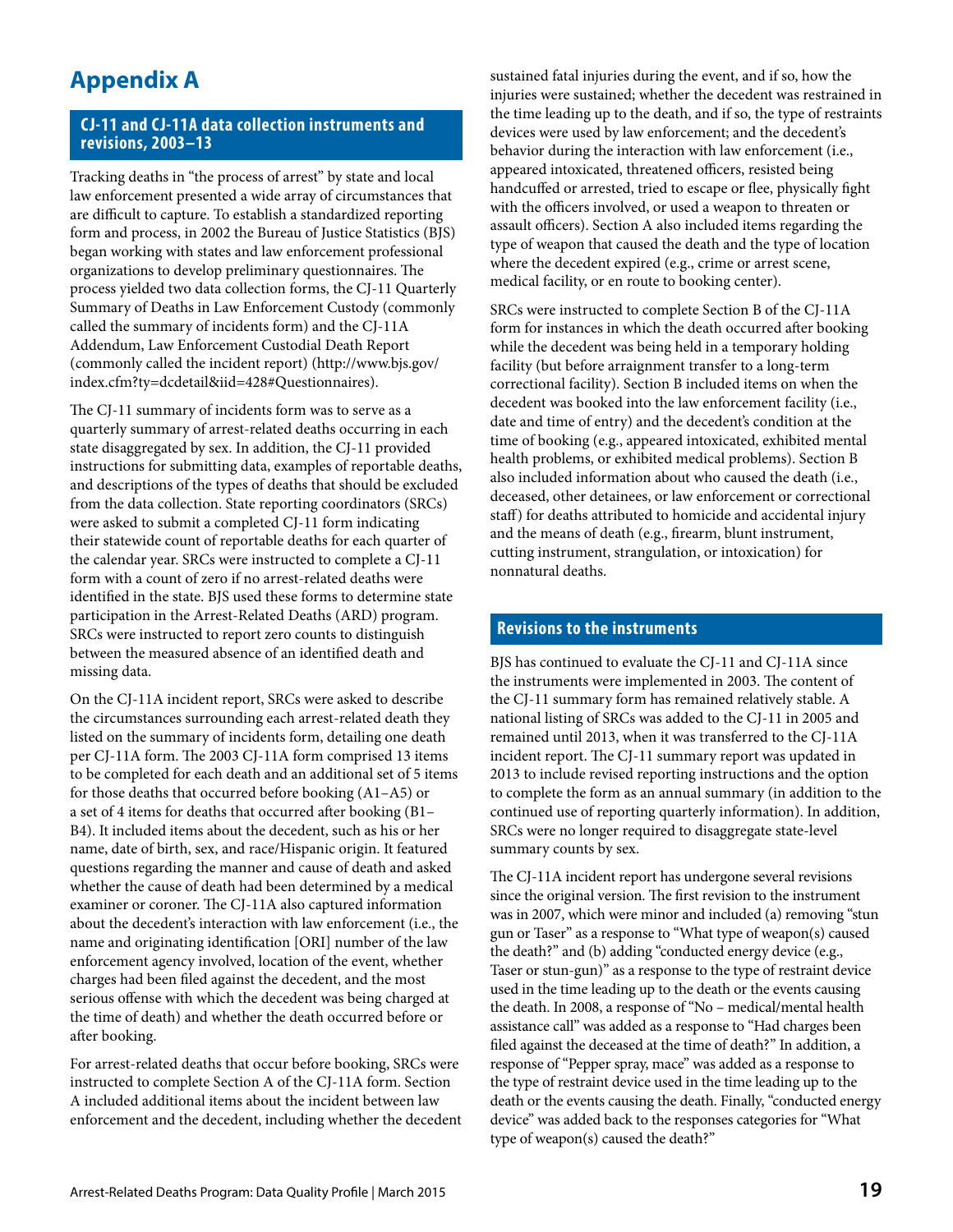More significant chances to the CJ-11A instrument occurred in 2009, when the title of the instrument changed from "Deaths in Custody – Law Enforcement Custodial Death Report" to the "Arrest-Related Death Report." This change was made to help clear up confusion about the scope of the program. Even among law enforcement agencies providing data to the ARD program, the "deaths in custody" terminology led some to assume officer-involved shootings are not reportable because in the vast majority of cases, the decedent is not in the physical custody of law enforcement. The shift to the term "arrest-related" was intended to describe the wider scope of deaths reportable to the program.

In addition to the title change, the 2009 CJ-11A was structurally changed to remove the designation between sub-sections A and B. Before 2009, agencies completed either Section A or Section B depending on whether the death occurred before or after booking. Beginning with the 2009 version of the CJ-11A, respondents were asked to complete the items formerly in Section A for all reportable deaths. If the death occurred after to booking, respondents were asked to also complete all items formerly in Section A in addition to the items formerly found in Section B. While this change did not affect reporting for deaths occurring before booking, information on events that took place during the arrest were now required for deaths occurring post-booking.

Other changes to the 2009 CJ-11A included adding responses to preexisting items and adding an item on the decedents' use of weapons during the event. A notable addition to the 2009 instrument was the inclusion of "exhibit any mental health problem" as a response to indicate the decedent's behavior during the incident. Other additions to the form included a response category for injuries inflicted by law enforcement officers during transit or booking and widening the scope of the decedent's behavior during the incident to include certain attempted actions. For example, previous versions of the instrument asked respondents to indicate whether the decedent grabbed, hit, or fought with law enforcement officers, where the 2009 version sought to also include attempted physical altercations with law enforcement.

While the majority of the content remained the same, modifications were made to the 2010 CJ-11A. Some changes included a shift in focus from obtaining knowledge about whether or not "a medical examiner or coroner conducted an evaluation to determine the official cause of death," to whether or not the information about the decedent's manner and cause of death supplied on the CJ-11A were determined from documents created by a medical examiner or coroner. In addition, "alcohol/drug intoxication" was added as a response to whether the deceased died from a medical condition or from injuries sustained during the arrest process. Other changes included adding "firearm discharge" as a device used by law enforcement during the arrest process and adding "don't know" as a response option for questions.

In 2010, BJS held a meeting of experts to review of the ARD collection and solicit feedback on the data CJ-11A form. Participants in this meeting included law enforcement

personnel, medical examiners and coroners, SRCs, and researchers in the law enforcement and public health fields. The ARD CJ-11A incident report was revised in 2012 in light of comments received from the meeting. The revised 2013 CJ-11A instrument was pilot tested in June 2012 with nine of the program's current SRCs.

In June 2012, BJS asked nine of the program's current SRCs to assess the revised instrument and related instructions in terms of substance, breadth, and clarity. Specifically, BJS asked the SRCs to evaluate whether the questionnaire items enhanced the quality, utility, and precision of the information to be collected and to note any items that were unclear, concerns with respect to the availability of the information requested, and response burden. Lastly, SRCs were asked to complete the revised version of the CJ-11A form for a death record that was previously submitted to the ARD program.

BJS removed items that required respondents to speculate about outcomes or that relied on respondents' opinions or perceptions. For example, BJS removed items related to alleged criminal involvement in the events leading up to the death, removed an item that had asked respondents to indicate whether the decedent "appeared intoxicated" or "exhibited mental health problems." BJS removed other items that were repetitive or could be determined from responses to other items. For example, Item 13 in the old instrument ("Did the deceased die from a medical condition, injuries sustained during the arrest process, or alcohol/drug intoxication?") was omitted because this information could be determined from information provided in response to tem 9 ("What was the cause of death?"). In addition, four questions about deaths occurring at a booking center or police lockup were omitted because the items either asked for speculative information or were redundant.

Before revision, the CJ-11A did not have reporting instructions or a national list of SRCs, both of which were included only on the CJ-11 summary of incidents form. The revised CJ-11A instrument includes a description of what deaths should be reported, contact information for assistance in completing the form, instructions about how to submit the completed form, and contact information for each SRC. The revised CJ-11A also includes a "data supplied by" section to assist SRCs in tracking where the information about each death is coming from.

BJS changed the order of items on the revised CJ-11A to improve the flow of the instrument. Items were reorganized into groups that reflect characteristics of the incident, characteristics of the decedent and actions the decedent took during the interaction, actions of law enforcement personnel during the interaction, and characteristics of the death. The structure of questions changed from a "Mark all that apply" format to a "yes/no" format to improve the quality of the data. Forcing those filling out the form to reply to each response category lessens the risk that people will skip over responses that should have been marked. In addition, after the pilot test, BJS removed an item regarding whether the decedent had a history of mental illness out of concern that the information obtained from this question would not be reliable.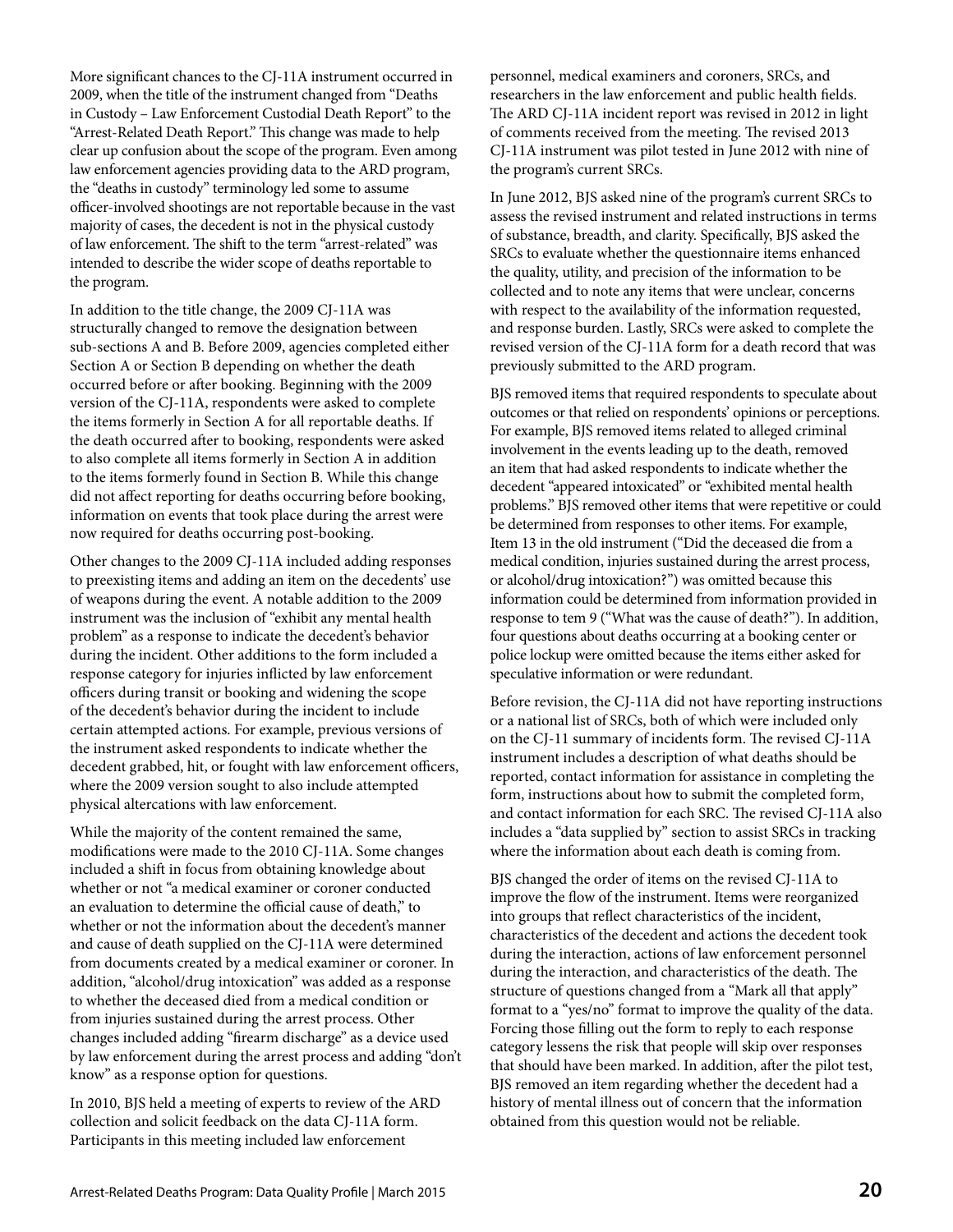## **Appendix B**

#### **Description of the internet-based data collection tool**

A fully integrated web portal was to enhance the Arrest-Related Deaths (ARD) program data collection process by centralizing efforts to communicate the purpose and goals of the program. The web portal (www.bjsard.org) consists of both a public website for communicating information about the ARD program and a private online data entry and case management system that is available to state reporting coordinators (SRCs). The ARD portal provides users with a centralized location for accessing program information, such as background information, a flier for distribution to law enforcement agencies, an explanation of programrelated terms, responses to frequently asked questions, program policies and announcements, arrest-related deaths publications, CJ-11 and CJ-11A data collection instruments, and on-demand training webinars.

The main benefit of the web portal is that it reduces the time it takes to enter ARD data and gives the ARD project team greater control over the reporting process. The ARD portal contains a private and secure section where SRCs can submit their CJ-11 and CJ-11A data. It allows SRCs to directly enter CJ-11A information on a web-based reporting tool (WRT) rather than having to obtain completed forms and transmit them to the ARD program staff. Before the launch of the WRT, ARD program staff would receive data from SRCs and enter it into a national database.

The WRT ensures that SRCs are using the correct CJ-11A form based on the year of the incident, which is a level of control that cannot be obtained when using hardcopy forms. For example, respondents in some states routinely report data on older, outdated CJ-11A forms. Requiring SRCs to use the WRT minimizes their use of outdated forms because the online forms are updated automatically.

When using the WRT, SRCs can monitor, review, edit, and approve their submissions before the data are deemed final in the system, which is useful when SRCs receive updated case information. SRCs may have to track an arrest-related death for a long time before they have all the relevant information to officially submit the case. Once a case is entered, it remains in the user's list of cases and the SRC can add to the record as information becomes available. The WRT facilitates cleaner data entry because it increases efficiency in data collection by reducing the need for post-entry editing and review.

The WRT contains a back-of-the-house validation code to ensure that the initial submission is as accurate as possible. Specifically, as the SRC enters a case the WRT will notify the SRC of inconsistencies in the data and require that the SRC address them before final submission. For example, if the SRC indicates that a weapon was used but did not specify what type of weapon, the WRT will display a message telling the user to specify the type of weapon before the WRT will move to the next item. The WRT also allows help text to be embedded next to each question to guide the SRCs when they are filling out the form.

The WRT's audit function tracks when changes are made to submitted data and who made the changes. It can also track information such as the time lapse time between initial entry of the case and completed verification. This audit history enables the Bureau of Justice Statistics to electronically compare an original data submission to the final case record.

The WRT also improves data security. Submitting the ARD data via the WRT increases the security of that data by encrypting the web session using Secure Socket Layers (SSL). SSL technology is an improvement over the former method of sending files as email attachments that may or may not have been encrypted. Logistical problems, such as mailbox size limitations, are also reduced. SRCs also can upload data files to the ARD web portal in a secure fashion.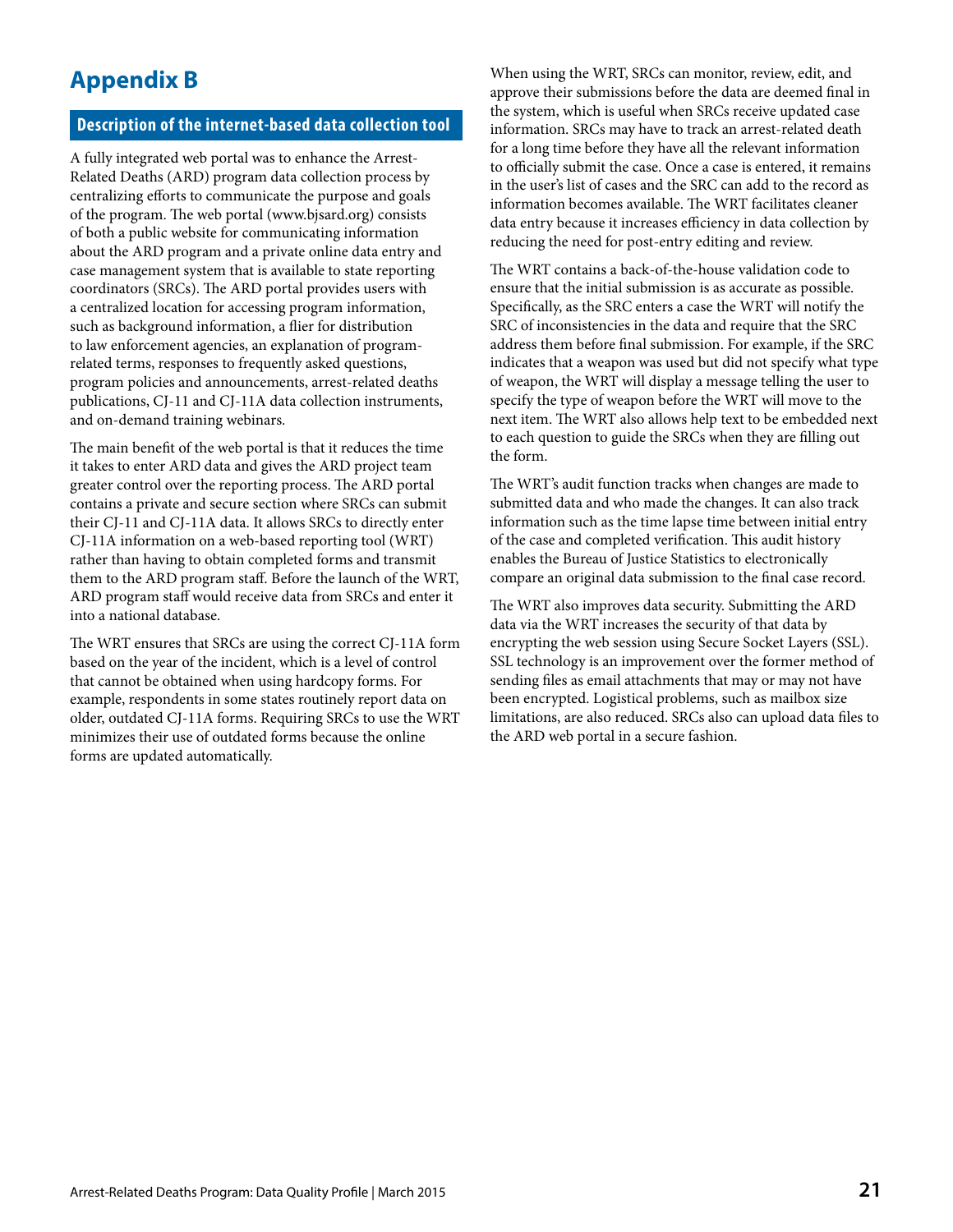## **Appendix C**

### **Description of BJS's data verification process**

State reporting coordinators (SRCs) submit their state's incident-level data (CJ-11A forms) to the Bureau of Justice Statistics (BJS) for national-level analysis. BJS staff review them for completeness and internal consistency before entering them into a national database.

If a CJ-11A report has missing information and responses that appear to be inconsistent or inaccurate, BJS staff take steps to complete or reconcile the information. Records are considered inconsistent or inaccurate if a response to one CJ-11A item contradicts a response to another item on the form. For example, a CJ-11A form might have a cause of death listed as "gunfire" but indicate that no weapons were used during the incident.

In other cases, discrepancies in reporting may be identified across an SRC's records, suggesting that coding procedures were not uniform. For example, deaths in which the manner was coded as "accidental alcohol/drug intoxication" and the cause of death coded as "overdose" could have a variety of responses to "Did the deceased die from a medical condition or from injuries sustained during the arrest process?" Those responses might include (1) medical condition only, (2) injuries only, (3) both medical condition and injuries, and (4) don't know.

If missing information and apparent inconsistences are discovered, BJS staff try to obtain additional case information to supplement the data, both by filling in missing data and verifying the validity of responses. Staff use the decedent's name and the name of the law enforcement agency involved in the death to conduct open-source searches. These searches yield information from media reports, law enforcement press releases, autopsy reports or death evaluations, and legal proceedings. Staff use these sources to supplement missing data and to correct inconsistent or contradictory information on CJ-11A forms. All modifications to submitted CJ-11A forms are noted in a Microsoft Word document, along with explanations for changes, and then sent to SRCs for verification.

During this verification process, BJS prepares a status report. The status report (1) serves as a receipt listing every name recorded in the collection for each SRC, (2) indicates whether each case submitted is complete or incomplete, (3) identifies cases that are out-of-scope, and (4) identifies cases that are within-scope that the SRC did not submit.

Status reports contain the names of all decedents recorded in each annual collection to confirm that BJS received all the data the SRCs submitted and ensure that BJS staff and the SRCs agree on who is included in the data. In addition, this list is an avenue through which BJS educates SRCs about any data submitted that were out-of-scope and data that were not identified through the SRC's methodology.

These reports also indicate whether BJS considers each case to be complete or incomplete. BJS records a case as complete if every item on the CJ-11A has a response and if the responses are internally consistent. If all responses are entered on the CJ-11A, but one or more responses are not consistent (or do not make logical sense) when considered with other item responses, the record is classified as incomplete. If BJS determines a record is complete, the status report will indicate (1) the name of decedent, (2) the date of death, and (3) that the record is complete and data will be recorded in the national database as originally submitted.

BJS considers records as incomplete if there are missing data or if there are inconsistences across the submitted responses. In addition to recording the decedent's name and date of death, the status report will also indicate the specific items that have missing or inconsistent data. In some instances, BJS will mark a record as incomplete to note a change made to the data. BJS makes an effort to explain why changes were made to data to improve the standardization and quality of future data.

 Another example of missing data occurs when CJ-11A forms lack the manner and cause of death. This information is often left out because the autopsy report or death certificate was not available when the record was submitted. In these cases, BJS follows up with the SRCs at the end of the data collection cycle to determine if updated information is available. Cases are recorded as incomplete if responses seem logically inconsistent.

The status reports also indicate records that were submitted by the SRC and excluded from the collection by BJS. The most common reason cases are excluded is because the record has already been recorded in the Deaths in Custody Reporting Program (DCRP) – Jails data collection. BJS checks all Arrest-Related Deaths (ARD) program records against other DCRP collections to identify duplication across programs. If a death is reported to both ARD and one of the correctional components of the DCRP, the case remains in the DCRP Jails or Prisons collections and is excluded from ARD. BJS uses a hierarchy which specifies that duplicate cases submitted to the DCRP should be retained as correctional (i.e., DCRP Jails or Prisons) cases because presence in one of the correctional components indicates that custody of the decedent was transferred from law enforcement at some point.

Lastly, the status report notifies SRCs of reportable deaths identified by ARD program staff that were not included in the SRC's submission. In the process of obtaining additional information on the cases submitted, BJS staff may identify arrest-related deaths referenced in the open-source materials. For example, a journalistic account of the death of one arrestee might note that it was the law enforcement agency's third officer-involved death of the year and recount the circumstances surrounding the two previous deaths. BJS staff would then check the records submitted for the two additional deaths. If an identified death had been previously submitted by the SRC, BJS staff would not take additional steps beyond verifying that the information provided on the CJ-11A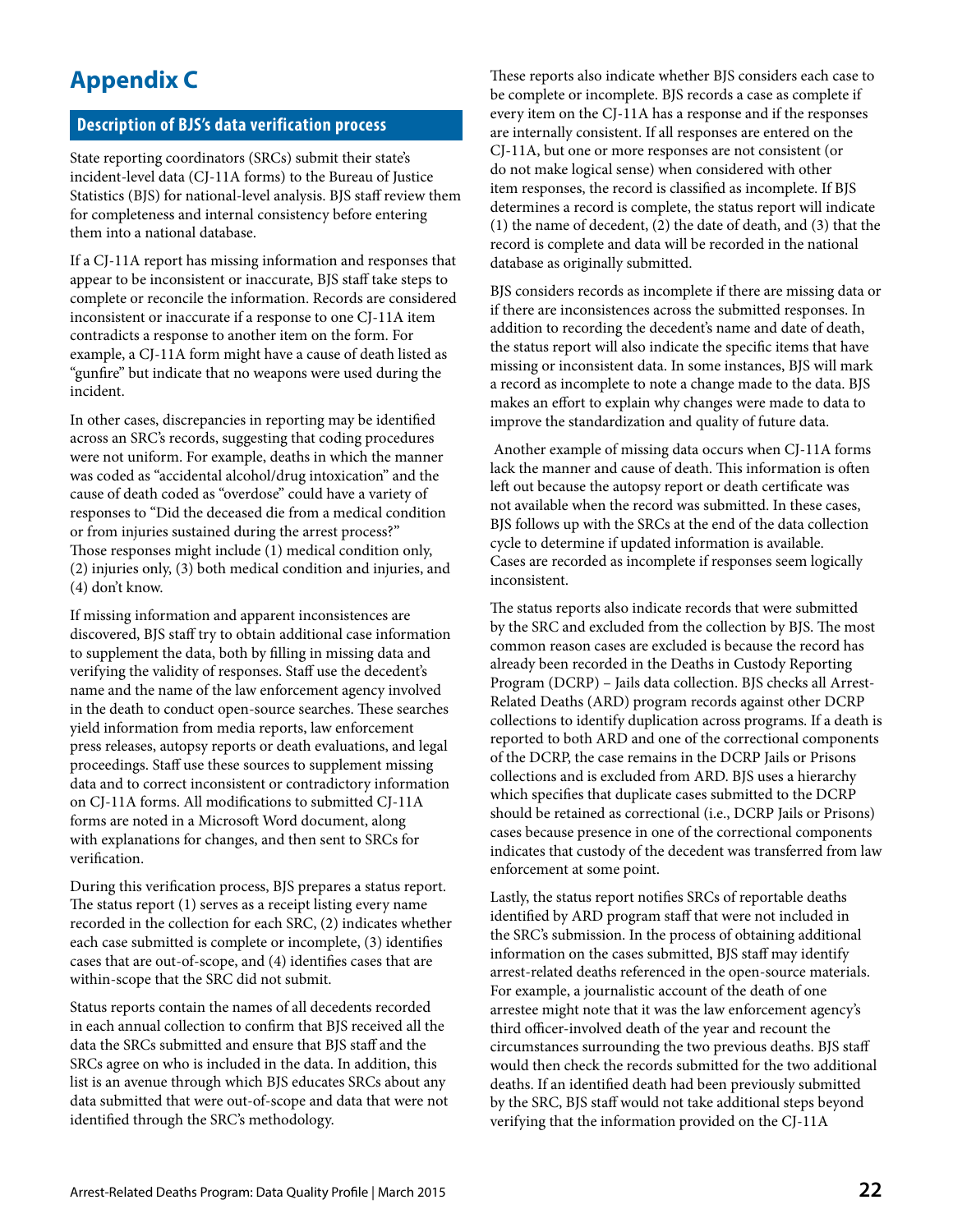was correct. If an identified death has not been previously submitted, staff will note the name of the decedent, the law enforcement agency involved with the death, and the date or month of death on the status report. When possible, BJS provides SRCs with additional information about the cases the SRC missed, such as a copy of the law enforcement press release or legal proceedings. SRCs are asked to follow up on newly identified cases to confirm that they are eligible for inclusion in the program, and if eligible, complete a CJ-11A incident report.

BJS follows up with the SRC to improve the quality of the data submitted and the standardization of future program data. Concentrated follow-up with SRCs regarding the quality of the data submitted occurs during the summer. SRCs are reminded to submit their responses to issues identified on the status report and to submit any additional cases they may have identified after their initial submission of data. All followup contact with the SRCs typically occurs via email. SRCs may respond to status reports in whatever format is easiest for them, and ARD program staff will modify the previously submitted CJ-11A forms as needed. Follow-up contact for SRCs who did not submit their state's ARD data begins 60 days after the end of the year. These respondents receive emails asking them to submit their data from the prior calendar year as soon as possible.

The ARD data verification process was automated in 2012. ARD staff developed a codebook for standardizing state-level data submissions, which was tested for inter-rater reliability before being implemented. A SAS-based programming code was written to conduct missing, error, range, and consistency checks on data submitted by SRCs. Beginning with the 2011 collection, data were reviewed and a machine-edit process conducted a random review of records to check for data entry errors. This process is based on a series of checks, guided by the ARD codebook, that review and flag potentially erroneous data. Flagged cases are then exported to an Excel file for review by BJS staff.

#### **Paradata**

In preparing the status reports, BJS identifies common sources of reporting errors both across and within SRCs' reports. BJS began documenting reporting errors in 2010 while processing the 2007–09 data to better understand data quality issues. BJS used the 2007–09 data to create state-level narratives that indicated the number of (1) records submitted by the SRC, (2) submitted out-of-scope records excluded during BJS's verification procedures, and (3) within-scope records identified by BJS independent of what was submitted by SRCs.

In addition, BJS categorized all identified arrest-related deaths by the manner and cause of death (e.g., homicide by law enforcement—gunshot, or suicide—asphyxiation), and whether specific records had information missing or inconsistent responses (and the CJ-11A item number in which problems were identified). These SRC assessments also indicated the manner and cause of deaths identified solely by BJS through open-source searches to determine whether there was a pattern in the types of cases BJS was able to identify through open-source searches. In addition, BJS staff collected information on whether the case could be found online using the data the SRC submitted, through searches of the decedent's name and the name of the law enforcement agency involved with the death.

The results of these initial assessments indicated that SRCs were coding data inconsistently both within and across SRC agencies. Inconsistencies in responses were related to more complex manners and causes of death. Data contained discrepancies when the manner and cause of death appeared to contradict each other. For example, a medical examiner or coroner might rule the manner of death as a homicide and list the cause of death as cardiac arrest—a cause that might intuitively be associated with illness or natural causes. In these instances, SRCs indicated problems with completing CJ-11A items that pertained to whether the deceased died from a medical condition or from injuries sustained during the event, how the injuries were sustained (e.g., inflicted by law enforcement, self-inflicted—accidental, or not applicable), and whether a weapon caused the death. These types of deaths were often associated with the use of a stun gun or Taser during the interaction with law enforcement personnel or events that involved foot pursuits and physical struggles or altercations.

Other CJ-11A discrepancies were related to items indicating whether or not charges had been filed against the deceased at the time of death and, if so, which offenses were the most serious offenses being charged. Variation in criminal codes across states contributed to inconsistencies in reporting information. However, more significant issues were caused by inconsistent interpretations of the items on the CJ-11A form related to potential charges. Some CJ-11A records contained information about the reason for the interaction with law enforcement, such as a citizen-initiated call for service or an unlawful action observed by law enforcement. Other records contained only information about illegal activities that occurred during the interaction and provided no insight as to why or how the decedent came into contact with law enforcement personnel.

Although these records may have indicated the initial reason for the interaction (which may have not been criminal), many failed to capture criminal behaviors that transpired during the event. The most common source of error was the failure to include assaults against law enforcement personnel during the interaction with the decedent. During BJS's verification process, staff identified a number of records that did not include actions taken by the decedent against law enforcement personnel such as physical altercations, assaults with weapons, attempted murders, and homicides of law enforcement. SRCs were inconsistent both within and across states when completing information related to expected charges. This finding was especially pronounced when the initial reason for the law enforcement–decedent interaction was attributed to a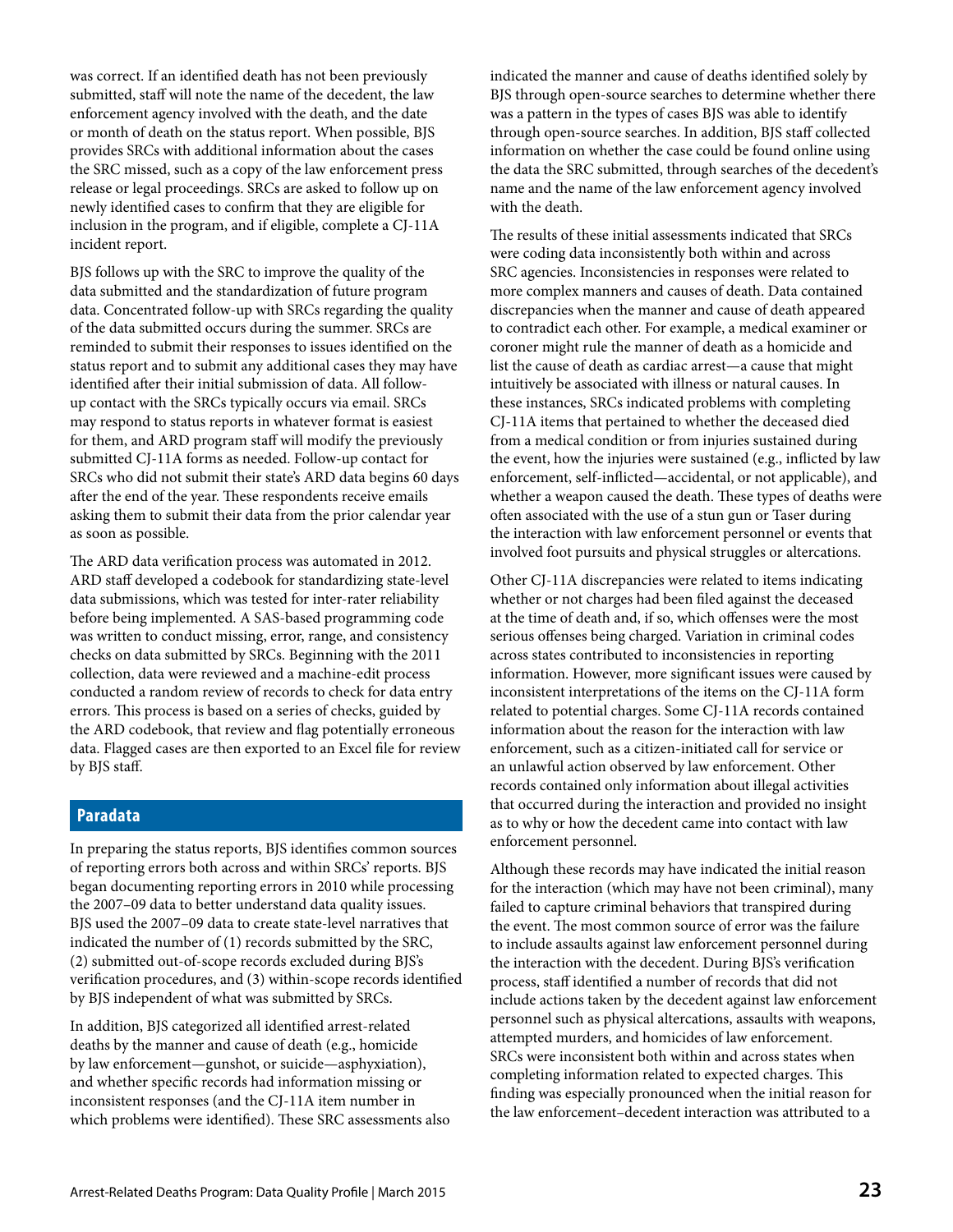request for service regarding mental health assistance.

In looking at the 2007–09 data, it became clear that SRCs were not applying consistent program definitions to cases when determining whether they were eligible for reporting. SRCs were reporting deaths outside of the ARD program scope, as well as failing to identify eligible deaths. In addition, the analysis of the paradata indicated that specific CJ-11A items were more problematic than others, and that certain types of arrest-related deaths also contributed higher levels of reporting error.

BJS took additional steps to quantify reporting error in 2010. ARD staff began collecting information about the records submitted by SRCs that included the date each CJ-11A was received by BJS, the date each form was entered, and the entity that identified the death (i.e., solely identified by the SRC, independently identified by both the SRC and BJS, or solely identified by BJS). In 2011, ARD staff expanded the paradata to include the date and reason for contacting the SRC, the date when a change was made to the data submitted, the name of the person who modified the data submitted, and the reason the data were changed.

### **BJS identification methods**

Independent of the SRCs' efforts to identify ARD-reportable deaths, BJS began to monitor open sources for arrest-related deaths in January 2010. BJS staff identify within-scope deaths by using Google Alerts and by monitoring websites. Google Alerts are email updates of the latest relevant Google results based on queries established by the user to monitor the web for specific terms. BJS established a Google Gmail account for the ARD program and specified the words that Google should look for. The Google Alert system then searches media outlets nationwide and compiles relevant articles into an email for each specified term. The ARD email account receives daily emails that alert BJS when the specified search terms are used in the title of an article or news story.

Staff look through the alert emails to determine if an arrestrelated death was captured in an article identified by Google. Each alert email may contain a series of articles, some containing accounts of within scope deaths. For example, an alert for the term "standoff" can yield 30 articles; of those, three articles may contain accounts of an arrest-related death. If an arrest-related death is identified through the Google Alerts, BJS will save the media accounts of the incident and forward the information to the SRC in the state where the death occurred. At that point, the SRC takes responsibility for verifying that the death is reportable and for obtaining a complete CJ-11A incident report. Depending on the timing

of the arrest-related death incident and on the SRC's data submission schedule, CJ-11As for deaths identified by BJS may be received at the same time as the other arrest-related deaths in the state or the information may be received independently at a later point in time.

BJS also monitors websites to identify deaths. These websites contain information supplied by the public about deaths that occur during interactions with law enforcement personnel. BJS monitors TNT – Truth Not Tasers (http://truthnottasers. blogspot.com/), a website that lists the names of individuals that died after an alleged shock from a conducted energy device. One of its pages, "A list of the dead," contains the decedent's names, age, date of death, and city of death. BJS compares this list to data submitted by SRCs to determine whether there are names on the TNT list that were not reported to the ARD program. If a previously unreported death is identified using the TNT list, BJS will seek additional information about the incident to better assess whether the death is reportable to program. Similar to the Google Alerts procedures, staff will forward information about the event to SRCs and the SRC will take responsibility for verifying the inclusion of the death in the program and obtaining a complete CJ-11A incident report.

Other websites used by BJS to identify arrest-related deaths include the Wikipedia page "List of killings by law enforcement officers in the United States" (http://en.wikipedia.org/wiki/ List\_of\_killings\_by\_law\_enforcement\_officers\_in\_the\_ United\_States,\_August\_2012). This website contains "lists of people killed by nonmilitary law enforcement officers, whether in the line of duty or not, and regardless of reason or method." The Wikipedia list contains the decedent's name, age, date of death, city and state of death, and a brief description of the event. The website also links a media account of the event as the reference for the information provided. BJS also monitors Cops Shooting People (http://copsshootingpeople.wordpress. com/) and Civilians Down (http://civiliansdown.com/site/ #sthash.Er0FGjOZ.dpbs).

BJS also routinely monitors the Officer Down Memorial Page (ODMP), a web-based list of law enforcement officers who have died. Although the deaths of law enforcement officers is outside of the scope of the ARD program, the ODMP website is monitored to identify instances in which civilians and officers both die during an interaction. For example, the ODMP website indicates that 12 officers died as a result of vehicular assault during 2011. The perpetrators of two of the assaults also died during the interaction and were within scope of the ARD program.